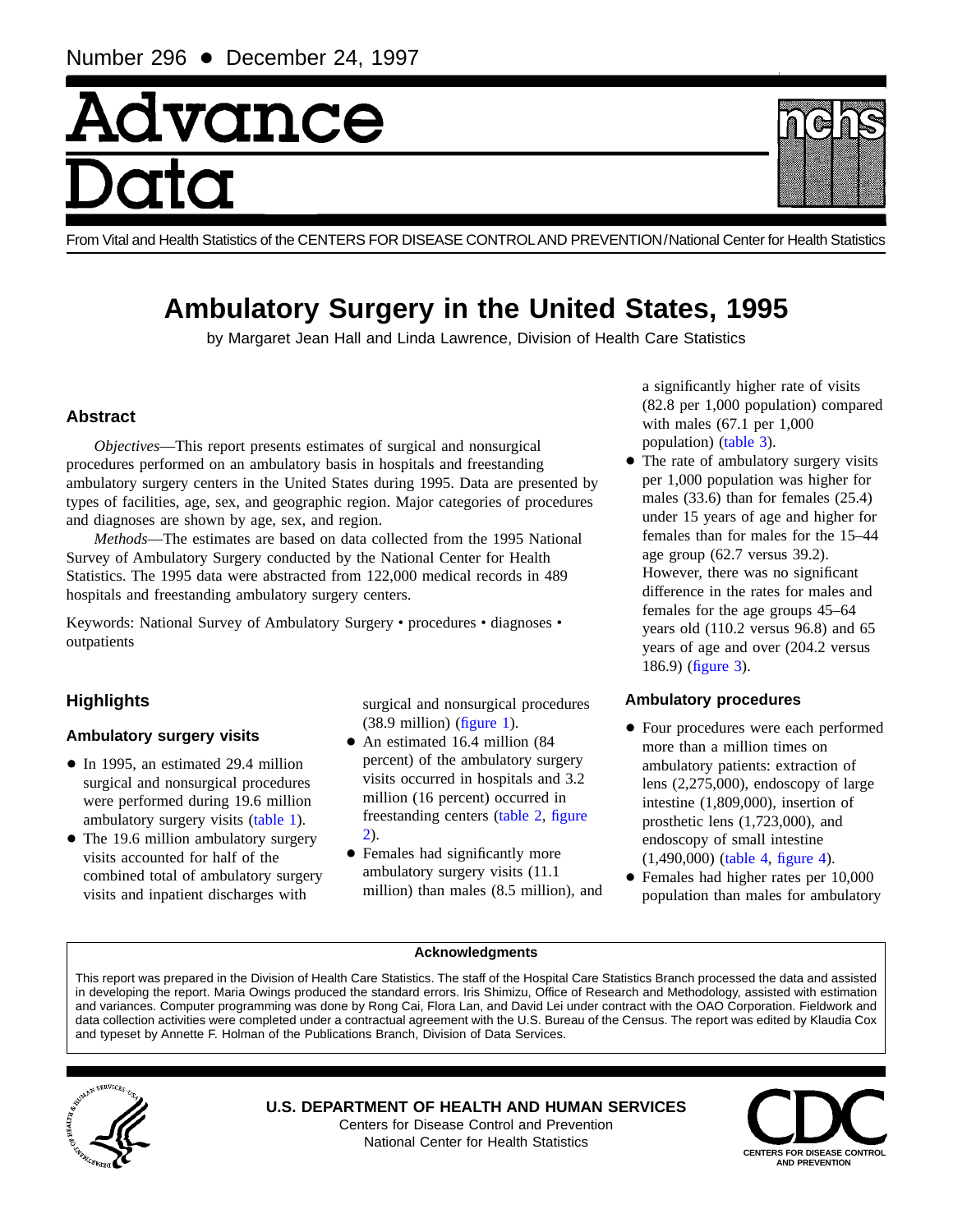#### <span id="page-1-0"></span>**Table 1. Number and rate of visits or discharges and procedures by type of patient: United States, 1995**

[Excludes ambulatory surgery patients admitted to hospitals as inpatients]

|                                                                |          | Total             |          | Ambulatory        |          | Inpatient <sup>2</sup> |
|----------------------------------------------------------------|----------|-------------------|----------|-------------------|----------|------------------------|
| Utilization measure                                            | Estimate | Standard<br>error | Estimate | Standard<br>error | Estimate | Standard<br>error      |
| Number of visits or discharges in thousands <sup>3</sup>       | 38,888   | 1.107             | 19.638   | 873               | 19.250   | 680                    |
| Rate of visits or discharges per 1,000 population <sup>3</sup> | 148.8    | 4.2               | 75.1     | 3.3               | 73.6     | 2.6                    |
| Number of procedures in thousands                              | 69.240   | 2.040             | 29.433   | 1.275             | 39.807   | 1.592                  |
| Rate of procedures per 1,000 population                        | 264.9    | 7.8               | 112.6    | 4.9               | 152.3    | 6.1                    |

<sup>1</sup>Data from the 1995 National Survey of Ambulatory Surgery.

<sup>2</sup> Data from the 1995 National Hospital Discharge Survey.

<sup>3</sup>Ambulatory surgery visits or discharges of hospital inpatients with procedures.



**Figure 1. Utilization measures for ambulatory surgery visits and discharges of hospital inpatients with procedures: United States, 1995**

procedures such as release of carpal tunnel (15.4 versus 9.2), operations on eyelids (9.5 versus 6.9), extraction (107.9 versus 65.0) and insertion of lens (80.9 versus 50.1), endoscopy of small intestine (63.8 versus 49.8), laparoscopy (27.7 versus 2.9),

laparoscopic cholecystectomy (14.1 versus 3.9), and excision and repair of bunion and other toe deformity (14.6 versus 4.2) [\(tables 5](#page-7-0) and 6).

• Males had higher rates per 1[0,000](#page-8-0) population than females for ambulatory procedures such as

myringotomy with insertion of tube (25.6 versus 17.3), adenoidectomy without tonsillectomy (6.7 versus 4.3), cardiac catheterization (15.7 versus 9.0), repair of inguinal hernia (33.8 versus 4.3), cystoscopy (34.8 versus 21.1), reduction of fracture (9.2 versus 6.4), arthroscopy of knee (29.6 versus 19.3), excision of semilunar cartilage of knee (22.4 versus 13.0); replacement or other repair of knee (11.1 versus 8.0), and arteriography and angiocardiography using contrast material (25.6 versus 14.8).

- + Ambulatory procedures performed more than 100,000 times on children under 15 years old included myringotomy (521,000), tonsillectomy (279,000), adenoidectomy without tonsillectomy (136,000), and operations on teeth, gums, and alveoli (165,000).
- A variety of ambulatory procedures were performed more than 300,000 times on persons 15–44 years of age: endoscopy of small intestine (388,000), arthroscopy of knee (357,000), bilateral destruction or occlusion of fallopian tubes (354,000), laparoscopy (341,000), dilation and curettage of uterus (321,000), endoscopy of large

# **Table 2. Number and rate of ambulatory surgery visits and procedures by type of facility: United States, 1995**

[Excludes ambulatory surgery patients admitted to hospitals as inpatients]

|                                              |          | All facilities    |          | Hospitals         |          | Freestanding centers |
|----------------------------------------------|----------|-------------------|----------|-------------------|----------|----------------------|
| Utilization measure                          | Estimate | Standard<br>error | Estimate | Standard<br>error | Estimate | Standard<br>error    |
| Number of visits in thousands                | 19.638   | 873               | 16.413   | 813               | 3.225    | 265                  |
| Rate of visits per 1,000 population $\ldots$ | 75.1     | 3.3               | 62.8     | 3.1               | 12.3     | 1.0                  |
| Number of procedures in thousands            | 29.433   | 1.275             | 24.562   | 1.191             | 4.871    | 382                  |
| Rate of procedures per 1,000 population      | 112.6    | 4.9               | 94.0     | 4.6               | 18.6     | 1.5                  |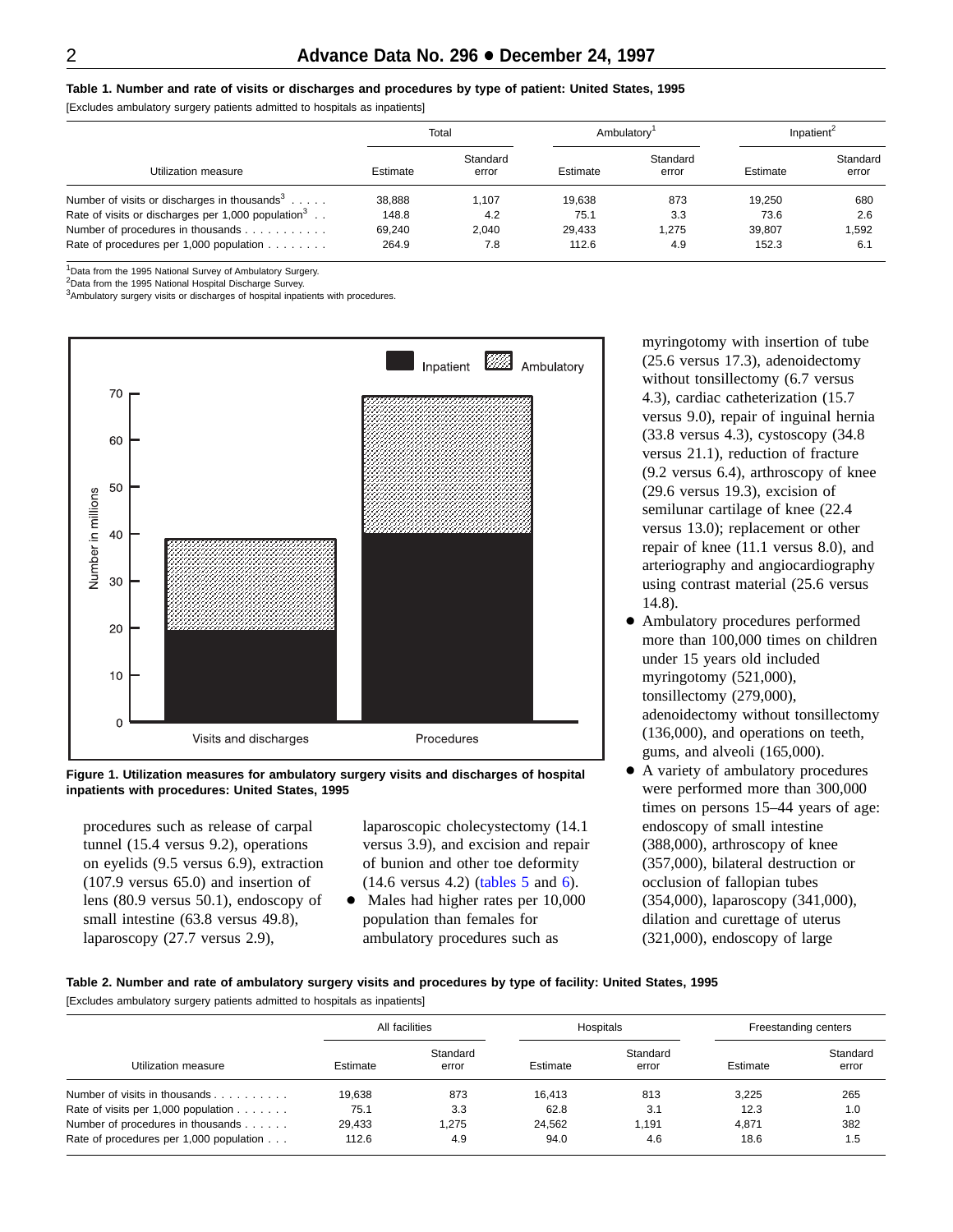<span id="page-2-0"></span>

**Figure 2. Percent distribution of ambulatory surgery visits by type of facility: United States, 1995**

intestine (320,000), and excision or destruction of lesion or tissue of skin and subcutaneous tissue (313,000).

- For persons 45–64 years of age, endoscopy of large intestine (682,000) and endoscopy of small intestine (503,000) were frequent ambulatory procedures.
- Common ambulatory procedures for persons 65 years of age and over were extraction of lens (1,919,000), insertion of prosthetic lens  $(1,440,000)$ , endoscopy of large intestine (799,000), and endoscopy of small intestine (575,000).

# **Diagnoses for ambulatory surgery visits**

• Diagnoses for 500,000 or more ambulatory surgery visits included cataract (2,242,000); malignant neoplasms (738,000); benign neoplasms (960,000), especially benign neoplasm of colon (572,000); rheumatism (634,000); and otitis

media and Eustachian tube disorders (528,000[\) \(table 7\).](#page-9-0)

- Rates of ambulatory surgery visits per 10,000 population were higher for females than for males for first-listed diagnoses of carpal tunnel syndrome (15.2 versus 8.9), glaucoma (5.0 versus 3.3), cataract (106.6 versus 63.8), gastritis and duodenitis (17.0 versus 10.3), diverticula of intestine (14.8 versus 10.0), cholelithiasis (12.7 versus 3.4), acquired deformities of toe (8.0 versus 2.4), abdominal pain (10.9 versus 6.3), and visit for sterilization (24.3 versus 4.6) [\(tables](#page-10-0) 8 and 9).
- [Ra](#page-10-0)[tes](#page-11-0) [of](#page-11-0) [am](#page-11-0)bulatory surgery visits per 10,000 population were higher for males than for females for first-listed diagnoses of otitis media and Eustachian tube disorders (23.9 versus 16.7), heart disease (14.4 versus 8.1), deviated nasal septum (6.0 versus 4.1), inguinal hernia (32.5 versus 4.2), calculus of kidney and ureter (9.8 versus 5.1), hematuria (4.2

versus 2.7), fractures (13.2 versus 7.8), and current tear of medial cartilage or meniscus of knee (12.7 versus 6.2).

# **Introduction**

This report presents data from the 1995 National Survey of Ambulatory Surgery (NSAS), which was initiated by the National Center for Health Statistics in 1994 to gather and disseminate data about ambulatory surgery. For NSAS, ambulatory surgery refers to surgical and nonsurgical procedures performed on an ambulatory (or outpatient) basis in a hospital or freestanding center's general operating rooms, dedicated ambulatory surgery rooms, and other specialized rooms such as endoscopy units and cardiac catheterization labs.

Ambulatory surgery has been increasing in the United States since the early 1980's. Two major reasons for the increase are advances in medical technology and cost containment initiatives. The medical advances include improvements in anesthesia, which enable patients to regain consciousness more quickly with fewer aftereffects, and better analgesics for relief of pain. In addition, minimally invasive and noninvasive procedures are being developed and performed with increasing frequency. Examples include laser surgery, laparoscopy, and endoscopy. These medical advances have made surgery less complex and risky (1).

At the same time, concern about rising health care costs led to changes in the Medicare program that encouraged the development of ambulatory surgery. In the early 1980's, the Medicare program was expanded to cover care in ambulatory surgery centers, and a prospective payment system based on diagnosis-related groups (DRG's) was adopted for hospital inpatient care that created strong financial incentives for hospitals to shift less complex surgery to outpatient settings. Many State Medicaid plans and private insurers followed the lead of the Medicare program and adopted similar policies (2).

As these changes went into effect, many types of surgeries done in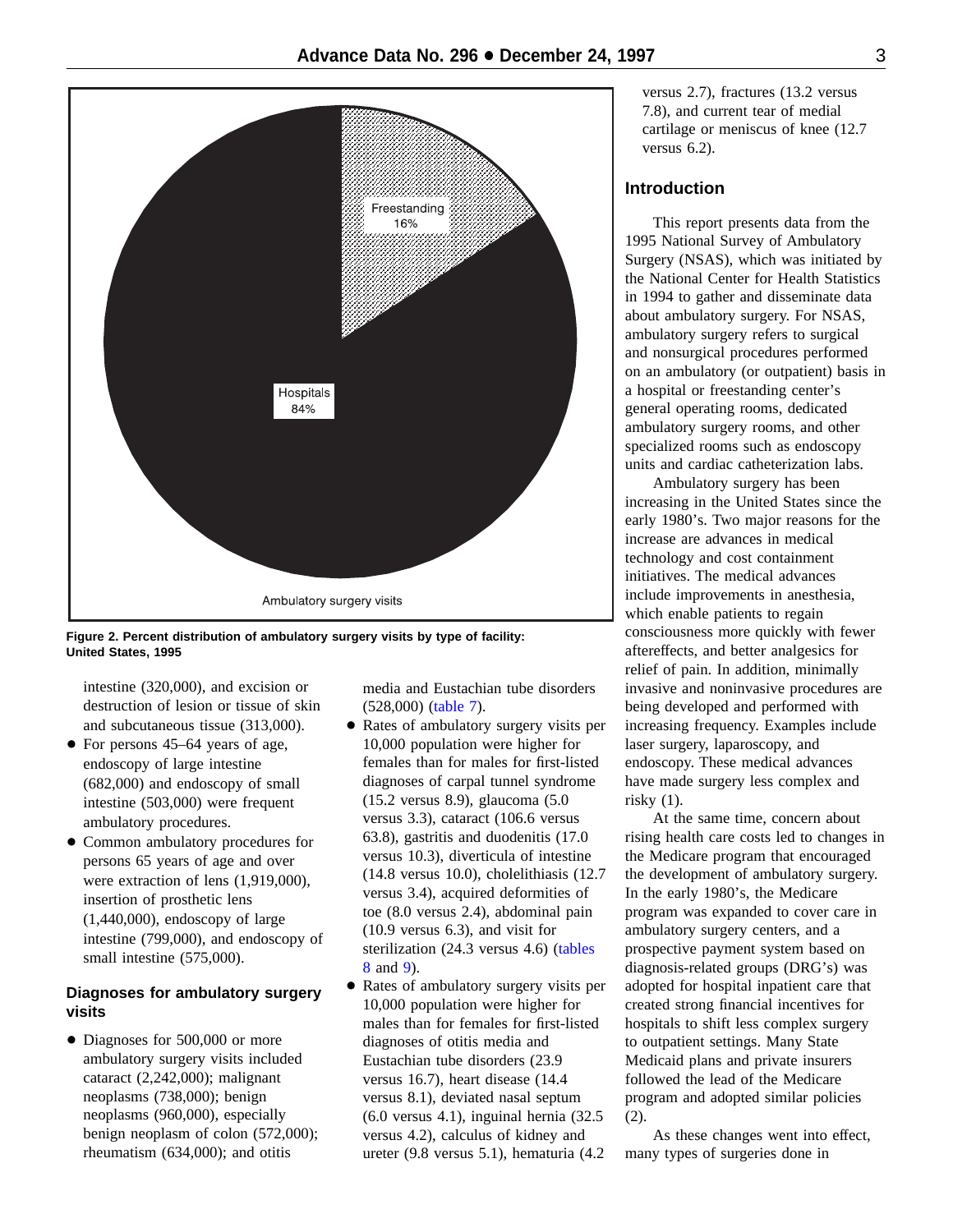#### <span id="page-3-0"></span>**Table 3. Number, percent distribution, and rate of ambulatory surgery visits by sex, age, and region: United States, 1995**

[Excludes ambulatory surgery patients admitted to hospitals as inpatients]

|                        |          | Both sexes        |                           | Male                 | Female   |                   |  |
|------------------------|----------|-------------------|---------------------------|----------------------|----------|-------------------|--|
| Age and region         | Estimate | Standard<br>error | Estimate                  | Standard<br>error    | Estimate | Standard<br>error |  |
|                        |          |                   | Number in thousands       |                      |          |                   |  |
|                        | 19,638   | 873               | 8,527                     | 374                  | 11,111   | 510               |  |
| Age                    |          |                   |                           |                      |          |                   |  |
|                        | 1,708    | 88                | 993                       | 51                   | 715      | 41                |  |
|                        | 6,015    | 290               | 2,299                     | 108                  | 3,716    | 191               |  |
| 45–64 years            | 5,410    | 292               | 2,438                     | 135                  | 2,972    | 163               |  |
| 65 years and over      | 6,505    | 322               | 2,796                     | 134                  | 3,709    | 195               |  |
| Region                 |          |                   |                           |                      |          |                   |  |
|                        | 4,446    | 386               | 1,957                     | 179                  | 2,489    | 214               |  |
|                        | 4,914    | 348               | 2,117                     | 162                  | 2,797    | 192               |  |
|                        | 6,638    | 635               | 2,787                     | 249                  | 3,851    | 388               |  |
|                        | 3,641    | 298               | 1,667                     | 140                  | 1,974    | 164               |  |
|                        |          |                   |                           | Percent distribution |          |                   |  |
| Total                  | 100.0    | $\ldots$          | 100.0                     | $\sim 100$           | 100.0    | $\sim$            |  |
| Age                    |          |                   |                           |                      |          |                   |  |
|                        | 8.7      | 0.4               | 11.6                      | 0.6                  | 6.4      | 0.4               |  |
|                        | 30.6     | 1.5               | 27.0                      | 1.3                  | 33.4     | 1.7               |  |
| 45–64 years            | 27.6     | 1.5               | 28.6                      | 1.6                  | 26.7     | 1.5               |  |
| 65 years and over      | 33.1     | 1.6               | 32.8                      | 1.6                  | 33.4     | 1.8               |  |
| Region                 |          |                   |                           |                      |          |                   |  |
|                        | 22.6     | 2.0               | 22.9                      | 2.1                  | 22.4     | 1.9               |  |
|                        | 25.0     | 1.8               | 24.8                      | 1.9                  | 25.2     | 1.7               |  |
|                        | 33.8     | 3.2               | 32.7                      | 2.9                  | 34.7     | 3.5               |  |
|                        | 18.5     | 1.5               | 19.5                      | 1.6                  | 17.8     | 1.5               |  |
|                        |          |                   | Rate per 1,000 population |                      |          |                   |  |
|                        | 75.1     | 3.3               | 67.1                      | 2.9                  | 82.8     | 3.8               |  |
| Age                    |          |                   |                           |                      |          |                   |  |
| Under 15 years $\dots$ | 29.6     | 1.5               | 33.6                      | 1.7                  | 25.4     | 1.4               |  |
|                        | 51.0     | 2.5               | 39.2                      | 1.8                  | 62.7     | 3.2               |  |
|                        | 103.7    | 5.6               | 96.8                      | 5.4                  | 110.2    | 6.1               |  |
| 65 years and over      | 194.0    | 9.6               | 204.2                     | 9.8                  | 186.9    | 9.8               |  |
| Region                 |          |                   |                           |                      |          |                   |  |
|                        | 86.5     | 7.5               | 79.0                      | 7.2                  | 93.4     | 8.0               |  |
|                        | 79.6     | 5.6               | 70.5                      | 5.4                  | 88.3     | 6.0               |  |
|                        | 72.8     | 7.0               | 63.3                      | 5.7                  | 81.7     | 8.2               |  |
| West                   | 63.7     | 5.2               | 58.8                      | 4.9                  | 68.5     | 5.7               |  |

. . . Category not applicable.

hospitals increasingly were performed during ambulatory visits. In addition, the number of freestanding ambulatory surgery centers grew from 239 in 1983 (3) to more than 1,800 in 1993 (4).

The National Hospital Discharge Survey (NHDS), which has been conducted by the National Center for Health Statistics every year since 1965, includes information on surgical and nonsurgical procedures performed in inpatient settings (5). Although NHDS remains a good source of data for

procedures that can only be done on an inpatient basis, such as open-heart surgery or cesarean section, NHDS estimates have become incomplete for procedures that can be performed on an ambulatory basis. NSAS was undertaken to obtain information about ambulatory procedures. For many types of procedures, data from both NHDS and NSAS are now required to obtain national estimates. A report that

combines the 1994 procedure data from the two surveys has been published (6).

Information on ambulatory procedures is also collected in two other NCHS surveys. The National Ambulatory Medical Care Survey obtains information on procedures ordered or performed during visits to physicians' offices (7), and the National Hospital Ambulatory Medical Care Survey collects data on procedures ordered or performed during visits to hospital outpatient and emergency departments (8,9).

This report provides summary data from the 1995 NSAS. For perspective, the NSAS data on ambulatory procedures in 1995 are compared with estimates of inpatient procedures from the 1995 NHDS (5) in table 1. Estimates from the NSAS are [presented fo](#page-1-0)r hospitals and freestanding facilities in [table 2](#page-1-0) and by age, sex, and geographic region in table 3. The types of procedures performed during these visits [\(tables 4–6\) a](#page-6-0)nd diagnose[s \(tables 7–9\)](#page-9-0) are also shown.

# **Methods**

#### **Source of data**

Following a feasibility study in 1989–91 and a pretest in 1993, NSAS was conducted for the first time in 1994. Results for 1994 have been published (10). This survey covers surgical and nonsurgical procedures performed on an ambulatory basis in hospitals and freestanding ambulatory surgery centers. The hospital universe includes noninstitutional hospitals exclusive of Federal, military, and Department of Veterans Affairs hospitals, located in the 50 States and the District of Columbia. Only short-stay hospitals (hospitals with an average length of stay for all patients of fewer than 30 days) or those whose specialty is general (medical or surgical) or children's general are included in the survey. These hospitals must also have six beds or more staffed for patient use. The universe definition is the same as that used for the National Hospital Discharge Survey (5). The sampling frame for the hospital universe consists of eligible hospitals listed in the 1993 SMG Hospital Market Database (11).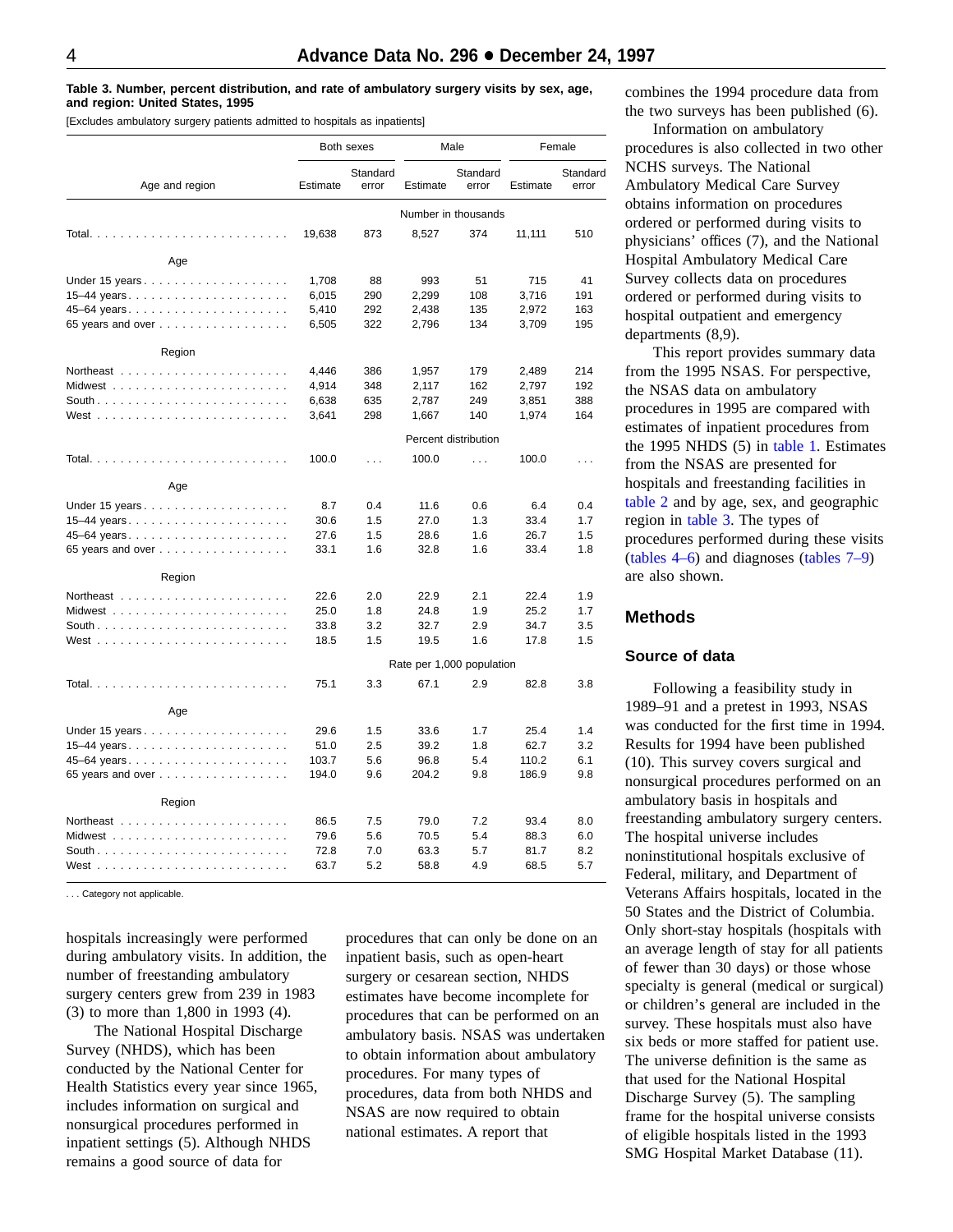<span id="page-4-0"></span>

**Figure 3. Rate of ambulatory surgery visits by age and sex: United States, 1995**

The universe of freestanding facilities includes the freestanding ambulatory surgery centers listed in the 1993 SMG Freestanding Outpatient Surgery Center Database (12) and/or Medicare-certified facilities included in the Health Care Financing Administration Provider-of-Services file (13). Facilities specializing in dentistry, podiatry, pain block, abortion, family planning, or birthing are excluded. A detailed description of the development and operation of NSAS has been published (14).

### **Sample design**

NSAS uses a multistage probability design with independent samples of hospitals and freestanding ambulatory surgery centers selected at the first or second stages and visits to these facilities selected at the final stage. The NSAS sample includes all facilities with a high annual volume of ambulatory procedures. The remaining sample of facilities is selected using a three-stage stratified cluster design.

The first stage consists of a selection of a subsample of the primary sampling units (PSU's) used in the 1985–94 National Health Interview Survey (15). PSU's are counties, a group of counties, county equivalents (such as parishes or independent cities), or towns and townships (for some PSU's in New England). The second

stage consists of a selection of facilities from the sample PSU's.

At the third stage, a systematic random sample of ambulatory surgery visits is selected. Sampled visits are drawn from all locations within a facility where ambulatory surgery is performed, including main or general operating rooms, all dedicated ambulatory surgery rooms, cystoscopy and endoscopy units, cardiac catheterization labs, and laser procedure rooms (in-scope locations). However, locations within hospitals dedicated exclusively to abortion, dentistry, podiatry, pain block, or small procedures (sometimes referred to as ''lump and bump'' rooms) are not included. The exclusion of these specialty locations, as well as the exclusion of specialty facilities, were recommended based on the feasibility study for NSAS.

There were 751 hospitals and freestanding ambulatory surgery centers in the 1995 NSAS sample. Of these, 141 were found to be out of scope (ineligible) because they went out of business, performed less than 50 ambulatory procedures in the previous year, or otherwise failed to meet the criteria for NSAS. Of the 610 in-scope (eligible) facilities, 489 responded to the survey, for an overall response rate of 80 percent. The response rate was 89 percent for hospitals and 70 percent for freestanding facilities.

# **Data collection**

Sample selection and abstraction of information from medical records were performed at the facilities. Facility staff did the sampling in about 44 percent of facilities that participated in the 1995 survey, and facility staff abstracted the data in approximately two-thirds of the participating facilities. In the remaining facilities, the work was performed by personnel of the U.S. Bureau of the Census acting on behalf of NCHS. Completed abstract forms were sent to NCHS for coding, editing, and weighting.

The abstract form (figure 5) contains items relatin[g to the perso](#page-12-0)nal characteristics of the patients such as age, sex, race, and ethnicity. There are administrative items such as date of procedure, disposition, and expected sources of payment. The medical information includes up to seven diagnoses and six procedures, which are coded according to the *International Classification of Diseases, 9th Revision, Clinical Modification* (ICD–9–CM) (16).

# **Estimation and reliability of estimates**

Statistics from NSAS are derived by a multistage estimation procedure that produces essentially unbiased estimates. The estimation procedure has three basic components: (a) inflation by reciprocals of the probabilities of sample selection, (b) adjustment for nonresponse, and (c) population weighting ratio adjustments.

The statistics presented in this report are based on a sample, and therefore may differ from the figures that would be obtained if a complete census had been taken. The standard error is primarily a measure of sampling variability that occurs by chance because only a sample rather than the entire universe is surveyed. Standard errors for the estimates in this report were calculated with SUDAAN software, which takes into account the complex sample design. A description of the software and approach it uses has been published (17).

The chances are about 32 in 100 that an estimate from the sample would differ from a complete census by more than the standard error. The chances are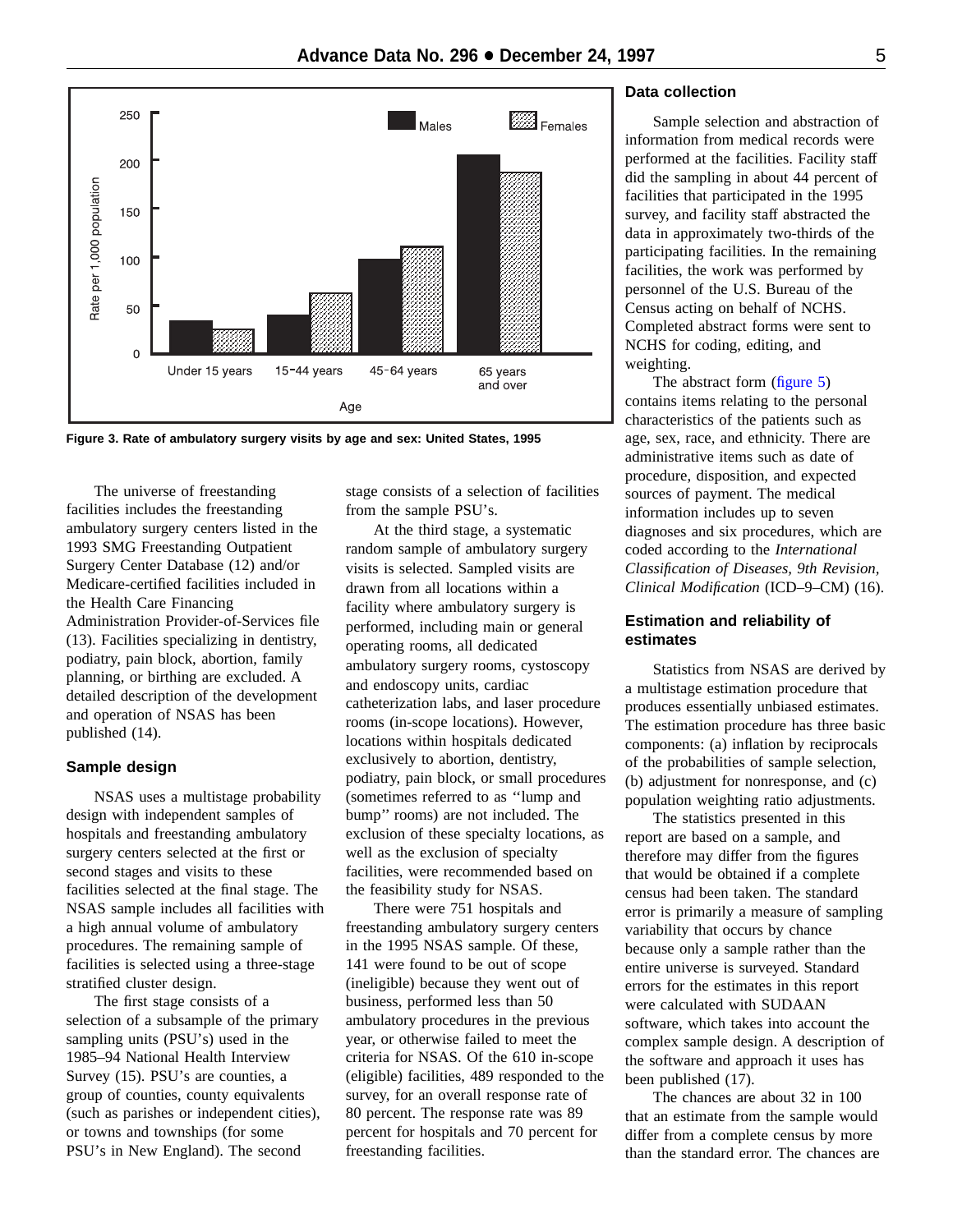<span id="page-5-0"></span>

**Figure 4. Number of selected procedures performed on ambulatory patients: United States, 1995**

5 in 100 that the difference would be more than twice the standard error, and about 1 in 100 that the difference would be more than 2.5 times as large as the standard error. The relative standard error is expressed as a percent of an estimate and can be multiplied by the estimate to obtain the standard error.

Because of low reliability, estimates that have a relative standard error of more than 30 percent or are based on a sample of fewer than 30 records are not presented. For these estimates, only an asterisk (\*) appears in the tables. Estimates preceded by an asterisk (\*) are based on fewer than 60 records and are also considered to have low reliability.

# **Definitions and limitations**

The estimates of procedures shown in this report include surgical procedures (such as tonsillectomy), diagnostic procedures (such as cystoscopy), and other therapeutic procedures (such as injection or infusion of cancer chemotherapeutic substance) reported on the medical record. Data are shown for all-listed procedures, which are all occurrences of the procedures coded regardless of their order on the medical record. In contrast, diagnostic data for ambulatory surgery visits are for the diagnosis listed first on the medical record.

Because certain freestanding facilities and certain specialized locations within hospitals and freestanding facilities are excluded from the NSAS design, ambulatory procedures done in some specialties are not completely measured by the survey. Excluded specialties include dentistry, podiatry, abortion, family planning, birthing, pain block, and small procedures (such as removal of skin lesion). However, procedures in these specialties performed in general operating rooms or other in-scope locations are included in the survey.

In addition, NSAS does not completely measure ambulatory procedures that are performed in locations such as physicians' offices, for example, endoscopies of large and small intestine, injections of therapeutic substances, skin biopsies, and plastic surgery. The National Ambulatory Medical Care Survey has data about procedures in physicians' offices (7) and the National Hospital Ambulatory Medical Care Survey provides information about procedures in hospital outpatient and emergency departments (8,9). As medical technology continues to advance, increasing numbers and types of procedures may move to physicians' offices and other locations that are not within the scope of NSAS.

The determination of whether an ambulatory surgery facility is a hospital

or a freestanding center is based on the SMG universe from which the facility is selected. In most cases, it is apparent whether a facility is a hospital or a freestanding ambulatory surgery center. However, some facilities are not easily classified. For example, a ''freestanding'' facility may be owned

by a hospital but located some distance away. If such a facility is separately listed in the 1993 SMG Freestanding Outpatient Surgery Center Database (12) and is selected into the NSAS sample from this universe, it is considered a freestanding facility.

According to the 1995 NSAS, an estimated 321,000 ambulatory surgery visits with procedures were discharged to inpatient status. Of these, 313,000 (98 percent) were visits to hospitals and 8,000 (2 percent) were visits to freestanding centers. In most instances, the ambulatory procedures for these patients become part of their inpatient record. To avoid counting the ambulatory procedures in both NSAS and NHDS, these patients were excluded from the NSAS data shown in this report. These patients were included in the summaries of outpatient procedures as described in the first report from NSAS (10).

Estimates in the tables have been rounded to the nearest thousand. Therefore, figures within tables do not always add to the totals. Rates and percents were calculated from unrounded figures and may not agree with rates or percents calculated from rounded data.

The population estimates used in computing rates are for the U.S. civilian population, including institutionalized persons, as of July 1, 1995. These estimates were provided by the U.S. Bureau of the Census and are consistent with population estimates published in *Current Population Reports*.

#### **Tests of significance**

In this report, statistical inference is based on the two-sided *t*-test with a critical value of 1.96 (0.05 level of significance). Terms such as ''higher'' and ''less'' indicate that differences are statistically significant. Terms such as "similar" or "no difference" mean that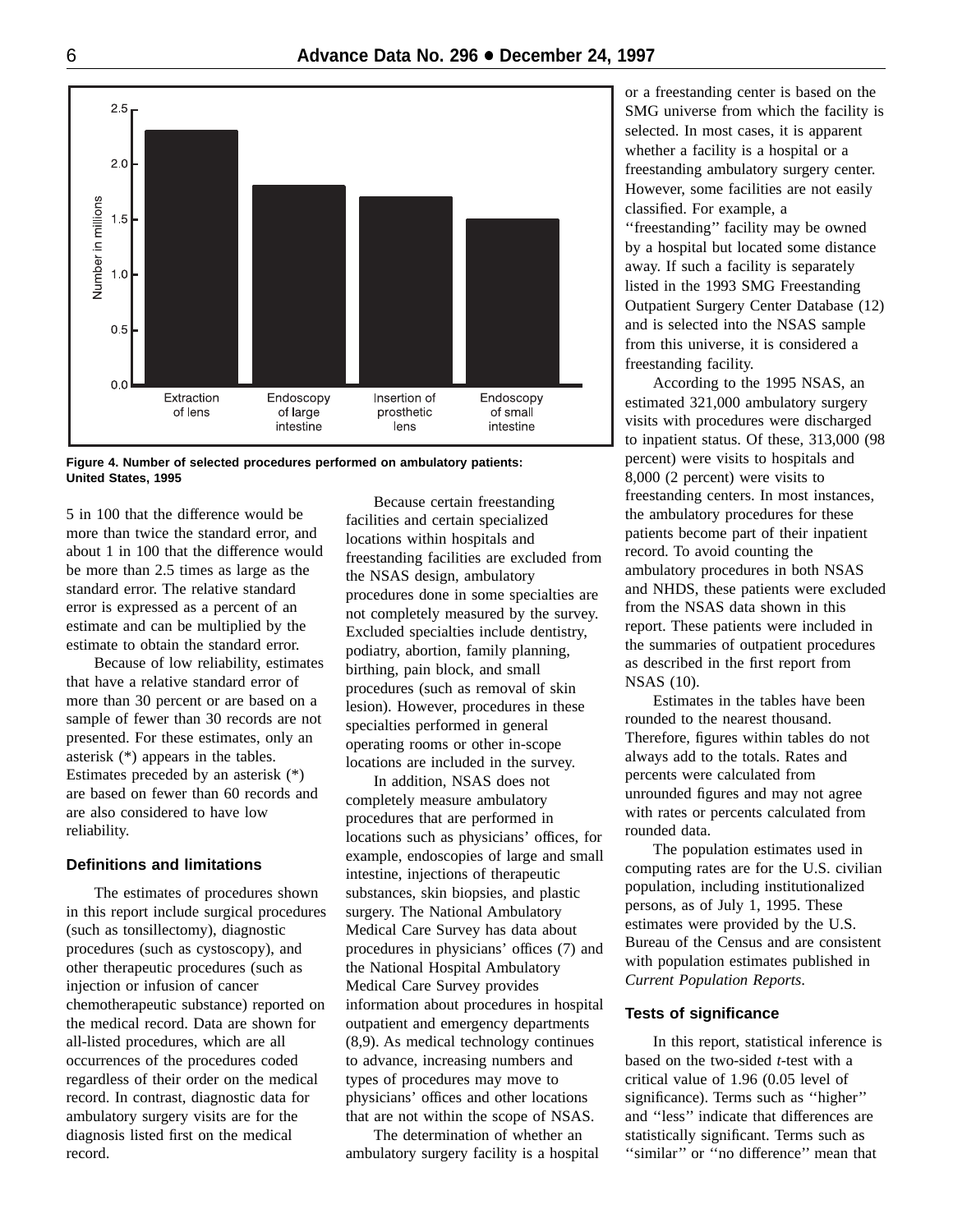#### <span id="page-6-0"></span>**Table 4. Number of ambulatory surgery procedures, by procedure category, sex, and age: United States, 1995**

[Excludes ambulatory surgery patients admitted to hospitals as inpatients. Procedure categories and code numbers are based on the *International Classification of*<br>*Diseases, 9th Revision, Clinical Modification* (ICD–9–CM)

|                                                                                                                                                                                                                                                |              | Sex                  |                      |                                     | Age                |                     |                          |  |
|------------------------------------------------------------------------------------------------------------------------------------------------------------------------------------------------------------------------------------------------|--------------|----------------------|----------------------|-------------------------------------|--------------------|---------------------|--------------------------|--|
| Procedure category and ICD-9-CM code                                                                                                                                                                                                           | Total        | Male                 | Female               | Under<br>15 years                   | $15 - 44$<br>years | $45 - 64$<br>years  | 65 years<br>and over     |  |
| All procedures<br>Operations on the nose, mouth, and pharynx 21–29<br>Operations on teeth, gums, and alveoli23–24<br>Bronchoscopy with or without biopsy 33.21–33.24,33.27<br>Bilateral destruction or occlusion of fallopian tubes. 66.2–66.3 |              |                      |                      | Number in thousands                 |                    |                     |                          |  |
|                                                                                                                                                                                                                                                | 29,433       | 12,829               | 16,604               | 2,312                               | 9,094              | 8,149               | 9,878                    |  |
|                                                                                                                                                                                                                                                | 1,079        | 430                  | 649                  | 10                                  | 417                | 398                 | 254                      |  |
|                                                                                                                                                                                                                                                | 428          | 184                  | 244                  |                                     | 132                | 157                 | 138                      |  |
|                                                                                                                                                                                                                                                | 324          | 117                  | 207                  | $\star$                             | 132                | 121                 | 70                       |  |
|                                                                                                                                                                                                                                                | 4,955        | 1,911                | 3,044                | 121                                 | 213                | 799                 | 3,821                    |  |
|                                                                                                                                                                                                                                                | 215          | 87                   | 127                  | 14                                  | 25                 | 68                  | 108                      |  |
|                                                                                                                                                                                                                                                | 2,275        | 826                  | 1,448                | $\pmb{\ast}$                        | 46                 | 303                 | 1,919                    |  |
|                                                                                                                                                                                                                                                | 1,723        | 637                  | 1,086                | $\star$                             | 36                 | 242                 | 1,440                    |  |
|                                                                                                                                                                                                                                                | 857          | 496                  | 361                  | 652                                 | 102                | 45                  | 59                       |  |
|                                                                                                                                                                                                                                                | 558          | 326                  | 232                  | 521                                 | 20                 | *8                  | *9                       |  |
|                                                                                                                                                                                                                                                | 2,061        | 1,089                | 972                  | 706                                 | 801                | 392                 | 162<br>*9                |  |
|                                                                                                                                                                                                                                                | 168          | 90                   | 77                   | 19<br>*8                            | 100                | 39<br>68            |                          |  |
|                                                                                                                                                                                                                                                | 268<br>475   | 149<br>227           | 119<br>248           | 34                                  | 166<br>236         | 171                 | 26<br>34                 |  |
|                                                                                                                                                                                                                                                | 230          | 124                  | 106                  | 165                                 | 42                 | *11                 | *12                      |  |
|                                                                                                                                                                                                                                                | 372          | 173                  | 199                  | 279                                 | 86                 | *5                  | $\star$                  |  |
|                                                                                                                                                                                                                                                | 143          | 85                   | 58                   | 136                                 | $\star$            | $\star$             |                          |  |
|                                                                                                                                                                                                                                                | 387          | 214                  | 172                  | 30                                  | 65                 | 131                 | 161                      |  |
|                                                                                                                                                                                                                                                | 170          | 93                   | 76                   | 9                                   | 21                 | 57                  | 83                       |  |
|                                                                                                                                                                                                                                                | 669          | 373                  | 296                  | $\star$                             | 107                | 271                 | 275                      |  |
|                                                                                                                                                                                                                                                | 321          | 200                  | 121                  | $\star$                             | 28                 | 150                 | 138                      |  |
|                                                                                                                                                                                                                                                | 6,367        | 2,856                | 3,511                | 168                                 | 1,865              | 2,083               | 2,250                    |  |
| Esophagoscopy and gastroscopy 42.21-42.24,44.11-44.14                                                                                                                                                                                          | 143          | 74                   | 69                   | 5                                   | 32                 | 47                  | 58                       |  |
|                                                                                                                                                                                                                                                | 237          | 124                  | 113                  | $\star$                             | 45                 | 66                  | 121                      |  |
| Endoscopy of small intestine with or without biopsy 45.11–45.14,45.16                                                                                                                                                                          | 1,490        | 633                  | 857                  | 24                                  | 388                | 503                 | 575                      |  |
| Endoscopy of large intestine with or without biopsy 45.21–45.25                                                                                                                                                                                | 1,809        | 793                  | 1,016                | 8                                   | 320                | 682                 | 799                      |  |
|                                                                                                                                                                                                                                                | 512          | 271                  | 241                  |                                     | 46                 | 193                 | 272                      |  |
|                                                                                                                                                                                                                                                | 239          | 49                   | 190                  | $\star$                             | 122                | 80                  | 37                       |  |
|                                                                                                                                                                                                                                                | 487          | 430                  | 58                   | 81                                  | 145                | 138                 | 124                      |  |
|                                                                                                                                                                                                                                                | 408          | 37                   | 371                  | $\star$                             | 341                | 49                  | *15                      |  |
|                                                                                                                                                                                                                                                | 1,374        | 839                  | 535                  | 55                                  | 322                | 415                 | 583                      |  |
|                                                                                                                                                                                                                                                | 725          | 442                  | 283                  | 24                                  | 151                | 217                 | 334                      |  |
|                                                                                                                                                                                                                                                | 496          | 496                  | $\sim$ $\sim$ $\sim$ | 129                                 | 148                | 93                  | 125                      |  |
|                                                                                                                                                                                                                                                | 2,041        | $\sim$ $\sim$ $\sim$ | 2,041                | *6                                  | 1,518              | 402<br>$\pmb{\ast}$ | 115                      |  |
|                                                                                                                                                                                                                                                | 360          | $\cdots$             | 360                  | $\overline{\phantom{m}}$<br>$\star$ | 354                |                     | $\overline{\phantom{0}}$ |  |
|                                                                                                                                                                                                                                                | 224          | $\cdots$             | 224                  | $\star$                             | 116                | 90                  | 17                       |  |
|                                                                                                                                                                                                                                                | 534          | $\cdots$             | 534                  |                                     | 321                | 163                 | 49<br>557                |  |
|                                                                                                                                                                                                                                                | 4,036<br>250 | 2,132<br>122         | 1,904<br>129         | 156<br>*8                           | 1,988<br>113       | 1,335<br>92         | 38                       |  |
|                                                                                                                                                                                                                                                | 204          | 117                  | 87                   | 45                                  | 97                 | 39                  | 24                       |  |
|                                                                                                                                                                                                                                                | 167          | 87                   | 80                   | 14                                  | 92                 | 37                  | 25                       |  |
|                                                                                                                                                                                                                                                | 249          | 53                   | 196                  | $\star$                             | 87                 | 101                 | 54                       |  |
|                                                                                                                                                                                                                                                | 636          | 377                  | 259                  | 12                                  | 357                | 204                 | 63                       |  |
|                                                                                                                                                                                                                                                | 460          | 285                  | 175                  | $\star$                             | 224                | 169                 | 59                       |  |
| Replacement or other repair of knee 81.42-81.47,81.54-81.55                                                                                                                                                                                    | 249          | 142                  | 108                  | $\star$                             | 146                | 81                  | 19                       |  |
| Operations on muscle, tendon, fascia, and bursa82–83                                                                                                                                                                                           | 637          | 300                  | 337                  | 29                                  | 264                | 230                 | 113                      |  |
|                                                                                                                                                                                                                                                | 2,180        | 624                  | 1,556                | 108                                 | 808                | 741                 | 524                      |  |
|                                                                                                                                                                                                                                                | 350          | $*11$                | 339                  | $\star$                             | 122                | 136                 | 91                       |  |
|                                                                                                                                                                                                                                                | 332          | *12                  | 320                  | $\star$                             | 119                | 136                 | 74                       |  |
| Excision or destruction of lesion or tissue of skin and subcutaneous tissue. 86.2–86.4                                                                                                                                                         | 831          | 397                  | 433                  | 68                                  | 313                | 236                 | 214                      |  |
|                                                                                                                                                                                                                                                | 2,770        | 1,326                | 1,444                | 147                                 | 679                | 992                 | 952                      |  |
| Arteriography and angiocardiography using contrast material 88.4–88.5                                                                                                                                                                          | 525          | 325                  | 199                  | $\star$                             | 41                 | 238                 | 242                      |  |
|                                                                                                                                                                                                                                                | 379          | 164                  | 214                  | 8                                   | 110                | 141                 | 119                      |  |
| Operations on the endocrine system, operations on the hemic and<br>lymphatic system, and obstetrical procedures $\ldots \ldots \ldots \ldots \ldots 06-07,40-41,72-75$                                                                         | 162          | 42                   | 119                  | 10                                  | 62                 | 50                  | 40                       |  |

\* Figure does not meet standard of reliability or precision.

. . . Category not applicable. – Quantity zero.

NOTE: The standard error of a number can be obtained by multiplying the estimate by the corresponding relative standard error, shown as a percent, in [table 6.](#page-8-0)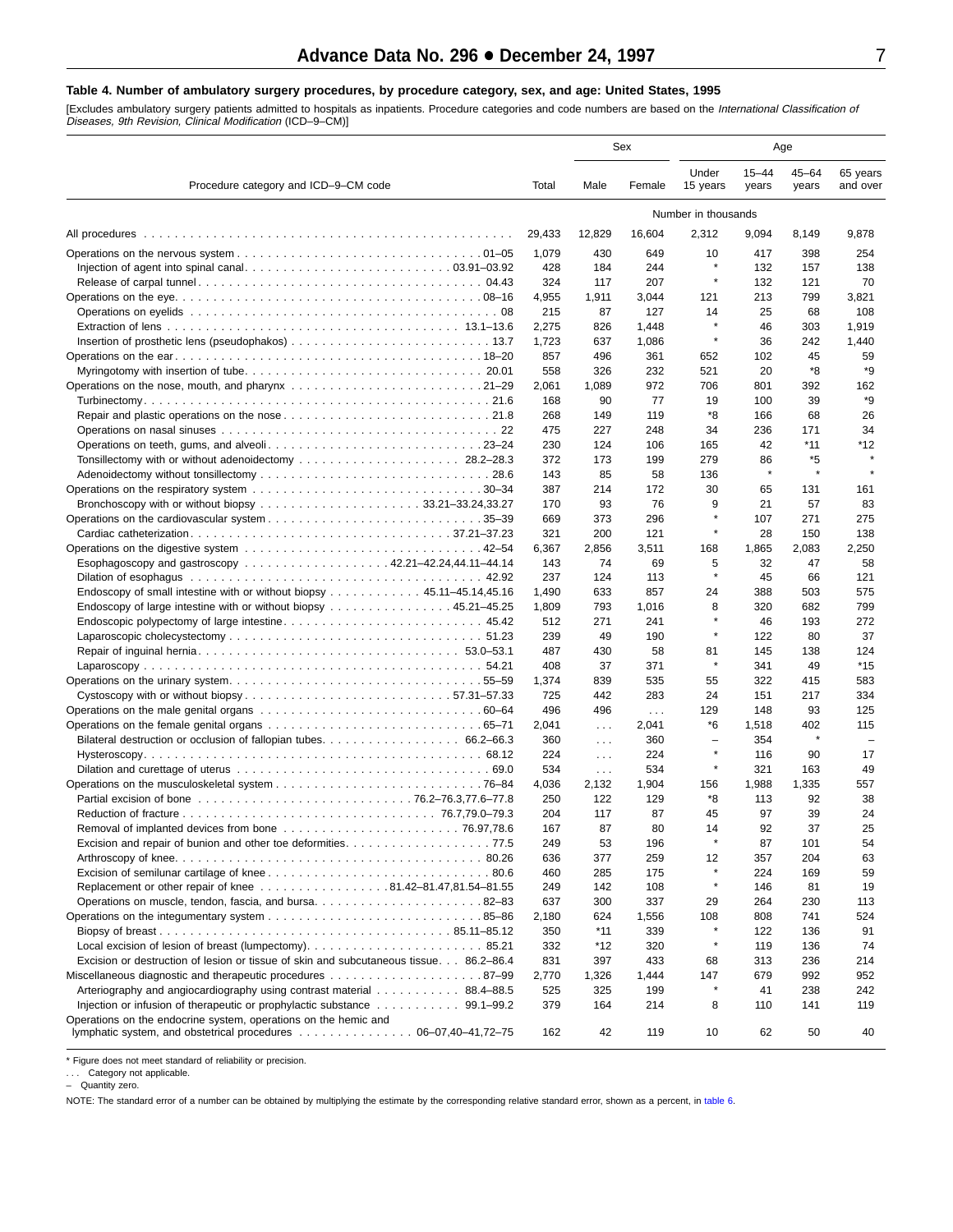#### <span id="page-7-0"></span>**Table 5. Rate of ambulatory surgery procedures, by procedure category, sex, and age: United States, 1995**

[Excludes ambulatory surgery patients admitted to hospitals as inpatients. Procedure categories and code numbers are based on the *International Classification of*<br>*Diseases, 9th Revision, Clinical Modification* (ICD–9–CM)

|                                                                                                                                                                           |             |                   | Sex           |                                     |                    | Age                  |                      |
|---------------------------------------------------------------------------------------------------------------------------------------------------------------------------|-------------|-------------------|---------------|-------------------------------------|--------------------|----------------------|----------------------|
| Procedure category and ICD-9-CM code<br>All procedures                                                                                                                    | Total       | Male              | Female        | Under<br>15 years                   | $15 - 44$<br>years | $45 - 64$<br>years   | 65 years<br>and over |
| Tonsillectomy with or without adenoidectomy  28.2–28.3<br>Cystoscopy with or without biopsy57.31-57.33<br>Operations on the endocrine system, operations on the hemic and |             |                   |               | Rate per 10,000 population          |                    |                      |                      |
|                                                                                                                                                                           | 1,125.9     | 1.009.1           | 1,236.6       | 400.6                               | 770.8              | 1,561.8              | 2,945.9              |
|                                                                                                                                                                           | 41.3        | 33.8              | 48.3          | 1.7                                 | 35.4               | 76.3                 | 75.7                 |
|                                                                                                                                                                           | 16.4        | 14.5              | 18.2          | $\star$                             | 11.2               | 30.0                 | 41.2                 |
|                                                                                                                                                                           | 12.4        | 9.2               | 15.4          | $\star$                             | 11.2               | 23.2                 | 20.8                 |
|                                                                                                                                                                           | 189.5       | 150.3             | 226.7         | 21.0                                | 18.1               | 153.2                | 1,139.5              |
|                                                                                                                                                                           | 8.2         | 6.9               | 9.5           | 2.4                                 | 2.1                | 13.0                 | 32.2                 |
|                                                                                                                                                                           | 87.0        | 65.0              | 107.9         | ×                                   | 3.9                | 58.1                 | 572.4                |
|                                                                                                                                                                           | 65.9        | 50.1              | 80.9          | $\star$                             | 3.1                | 46.3                 | 429.4                |
|                                                                                                                                                                           | 32.8        | 39.0              | 26.9          | 112.9                               | 8.6                | 8.7                  | 17.5                 |
|                                                                                                                                                                           | 21.4        | 25.6              | 17.3          | 90.2                                | 1.7                | $*1.5$               | $*2.8$               |
|                                                                                                                                                                           | 78.8        | 85.6              | 72.4          | 122.2                               | 67.9               | 75.2                 | 48.4                 |
|                                                                                                                                                                           | 6.4         | 7.1               | 5.8           | 3.3                                 | 8.5                | 7.4                  | $*2.8$               |
|                                                                                                                                                                           | 10.2        | 11.7              | 8.9           | $*1.4$                              | 14.1               | 13.1                 | 7.7                  |
|                                                                                                                                                                           | 18.2        | 17.8<br>9.7       | 18.5          | 5.9                                 | 20.0               | 32.7<br>$*2.1$       | 10.2<br>$*3.6$       |
|                                                                                                                                                                           | 8.8<br>14.2 | 13.6              | 7.9<br>14.8   | 28.6<br>48.3                        | 3.5<br>7.3         | $*1.0$               | $\star$              |
|                                                                                                                                                                           | 5.5         | 6.7               | 4.3           | 23.5                                | $\pmb{\ast}$       | $\pmb{\ast}$         |                      |
|                                                                                                                                                                           | 14.8        | 16.9              | 12.8          | 5.2                                 | 5.5                | 25.0                 | 48.2                 |
|                                                                                                                                                                           | 6.5         | 7.4               | 5.7           | 1.6                                 | 1.7                | 10.9                 | 24.8                 |
|                                                                                                                                                                           | 25.6        | 29.3              | 22.0          |                                     | 9.1                | 51.9                 | 82.0                 |
|                                                                                                                                                                           | 12.3        | 15.7              | 9.0           | $\star$                             | 2.4                | 28.8                 | 41.2                 |
|                                                                                                                                                                           | 243.6       | 224.6             | 261.5         | 29.1                                | 158.1              | 399.3                | 671.1                |
| Esophagoscopy and gastroscopy 42.21–42.24,44.11–44.14                                                                                                                     | 5.5         | 5.8               | 5.1           | 0.9                                 | 2.7                | 9.1                  | 17.4                 |
|                                                                                                                                                                           | 9.1         | 9.7               | 8.4           | $\star$                             | 3.8                | 12.7                 | 36.1                 |
| Endoscopy of small intestine with or without biopsy 45.11–45.14,45.16                                                                                                     | 57.0        | 49.8              | 63.8          | 4.2                                 | 32.9               | 96.4                 | 171.6                |
| Endoscopy of large intestine with or without biopsy 45.21–45.25                                                                                                           | 69.2        | 62.4              | 75.7          | 1.4                                 | 27.2               | 130.6                | 238.2                |
|                                                                                                                                                                           | 19.6        | 21.3              | 17.9          | $\star$                             | 3.9                | 36.9                 | 81.2                 |
|                                                                                                                                                                           | 9.1         | 3.9               | 14.1          | $\star$                             | 10.3               | 15.4                 | 10.9                 |
|                                                                                                                                                                           | 18.6        | 33.8              | 4.3           | 14.1                                | 12.3               | 26.4                 | 37.0                 |
|                                                                                                                                                                           | 15.6        | 2.9               | 27.7          | $\star$                             | 28.9               | 9.4                  | $*4.6$               |
|                                                                                                                                                                           | 52.6        | 66.0              | 39.9          | 9.5                                 | 27.3               | 79.6                 | 173.7                |
|                                                                                                                                                                           | 27.7        | 34.8              | 21.1          | 4.1                                 | 12.8               | 41.5                 | 99.6                 |
|                                                                                                                                                                           | 19.0        | 39.0              | $\sim$ $\sim$ | 22.3                                | 12.6               | 17.9                 | 37.4                 |
|                                                                                                                                                                           | 78.1        | $\ldots$          | 152.0         | $*1.0$                              | 128.7              | 77.0<br>$\pmb{\ast}$ | 34.3                 |
|                                                                                                                                                                           | 13.8        | $\sim 100$        | 26.8          | $\overline{\phantom{a}}$<br>$\star$ | 30.0               |                      |                      |
|                                                                                                                                                                           | 8.6<br>20.4 | $\ldots$ .        | 16.7<br>39.8  | $\star$                             | 9.8<br>27.2        | 17.3                 | 5.2<br>14.7          |
|                                                                                                                                                                           | 154.4       | $\cdots$<br>167.7 | 141.8         | 27.1                                | 168.5              | 31.3<br>255.9        | 166.0                |
|                                                                                                                                                                           | 9.6         | 9.6               | 9.6           | $*1.4$                              | 9.5                | 17.6                 | 11.3                 |
|                                                                                                                                                                           | 7.8         | 9.2               | 6.4           | 7.7                                 | 8.2                | 7.4                  | 7.2                  |
|                                                                                                                                                                           | 6.4         | 6.9               | 5.9           | 2.4                                 | 7.8                | 7.0                  | 7.3                  |
|                                                                                                                                                                           | 9.5         | 4.2               | 14.6          | $\star$                             | 7.4                | 19.3                 | 16.2                 |
|                                                                                                                                                                           | 24.3        | 29.6              | 19.3          | 2.1                                 | 30.3               | 39.0                 | 18.7                 |
|                                                                                                                                                                           | 17.6        | 22.4              | 13.0          | $\star$                             | 19.0               | 32.4                 | 17.7                 |
| Replacement or other repair of knee 81.42-81.47,81.54-81.55                                                                                                               | 9.5         | 11.1              | 8.0           | $\star$                             | 12.4               | 15.6                 | 5.6                  |
| Operations on muscle, tendon, fascia, and bursa82–83                                                                                                                      | 24.4        | 23.6              | 25.1          | 5.0                                 | 22.4               | 44.2                 | 33.7                 |
|                                                                                                                                                                           | 83.4        | 49.1              | 115.9         | 18.7                                | 68.5               | 142.1                | 156.2                |
|                                                                                                                                                                           | 13.4        | $*0.8$            | 25.3          | $\star$                             | 10.4               | 26.0                 | 27.2                 |
|                                                                                                                                                                           | 12.7        | $*1.0$            | 23.8          | $\star$                             | 10.1               | 26.0                 | 22.1                 |
| Excision or destruction of lesion or tissue of skin and subcutaneous tissue. 86.2–86.4                                                                                    | 31.8        | 31.2              | 32.3          | 11.8                                | 26.5               | 45.2                 | 63.9                 |
|                                                                                                                                                                           | 105.9       | 104.3             | 107.5         | 25.4                                | 57.6               | 190.1                | 283.9                |
| Arteriography and angiocardiography using contrast material 88.4–88.5                                                                                                     | 20.1        | 25.6              | 14.8          | $\star$                             | 3.5                | 45.7                 | 72.3                 |
|                                                                                                                                                                           | 14.5        | 12.9              | 16.0          | 1.4                                 | 9.3                | 27.1                 | 35.5                 |
| lymphatic system, and obstetrical procedures 06–07,40–41,72–75                                                                                                            | 6.2         | 3.3               | 8.9           | 1.7                                 | 5.3                | 9.5                  | 12.0                 |

\* Figure does not meet standard of reliability or precision.

. . . Category not applicable. – Quantity zero.

NOTE: The standard error of a rate can be obtained by multiplying the estimate by the corresponding relative standard error, shown as a percent, in [table 6.](#page-8-0)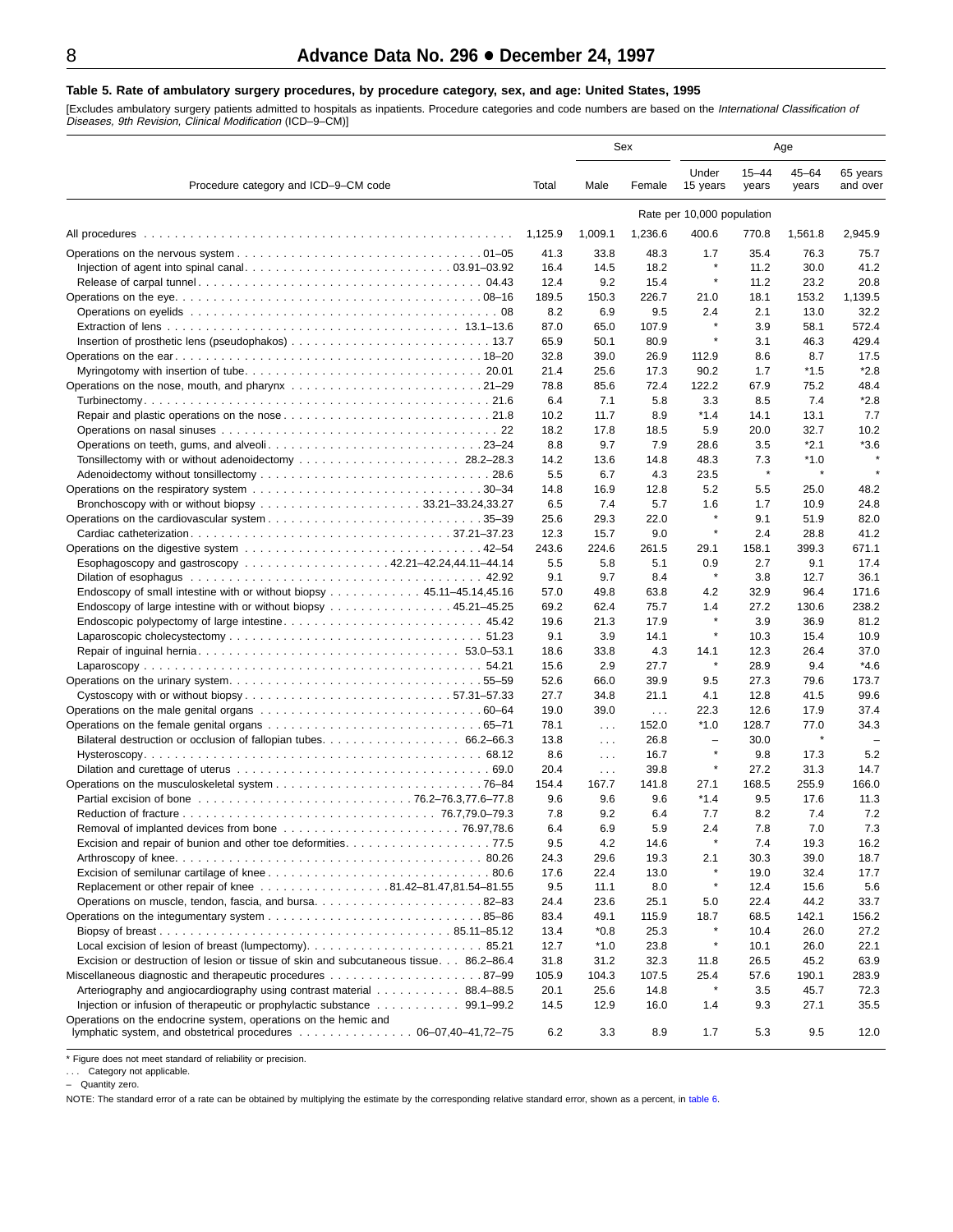#### <span id="page-8-0"></span>**Table 6. Relative standard errors for number and rate of ambulatory surgery procedures, by procedure category, sex, and age: United States, 1995**

[Procedure categories and code numbers are based on the International Classification of Diseases, 9th Revision, Clinical Modification (ICD–9–CM)]

|                                                                                                                                    |               |                          | Sex           |                                     |                                                                 | Age                |                      |  |  |  |
|------------------------------------------------------------------------------------------------------------------------------------|---------------|--------------------------|---------------|-------------------------------------|-----------------------------------------------------------------|--------------------|----------------------|--|--|--|
| Procedure category and ICD-9-CM code                                                                                               | Total         | Male                     | Female        | Under<br>15 years                   | $15 - 44$<br>years                                              | $45 - 64$<br>years | 65 years<br>and over |  |  |  |
|                                                                                                                                    |               |                          |               |                                     | Standard error as a percent of the number or rate of procedures |                    |                      |  |  |  |
| All procedures                                                                                                                     | 4.33          | 4.36                     | 4.44          | 5.32                                | 4.79                                                            | 5.34               | 4.69                 |  |  |  |
|                                                                                                                                    | 8.06          | 8.29                     | 8.33          | 25.12                               | 8.28                                                            | 8.57               | 10.48                |  |  |  |
|                                                                                                                                    | 13.05         | 12.52                    | 14.04         | $\star$                             | 13.59                                                           | 13.87              | 15.84                |  |  |  |
|                                                                                                                                    | 6.00          | 7.41                     | 6.76          | $\star$                             | 8.50                                                            | 7.53               | 7.91                 |  |  |  |
|                                                                                                                                    | 6.00          | 6.55                     | 5.89          | 12.91                               | 11.43                                                           | 6.36               | 6.49                 |  |  |  |
|                                                                                                                                    | 7.83          | 9.95                     | 8.53          | 21.52<br>$\star$                    | 13.28                                                           | 15.00              | 8.78                 |  |  |  |
|                                                                                                                                    | 7.79          | 8.50                     | 7.54          | $\star$                             | 18.43                                                           | 7.36               | 8.18                 |  |  |  |
|                                                                                                                                    | 5.85<br>5.68  | 6.29<br>6.04             | 5.85<br>6.06  | 5.87                                | 23.06<br>11.19                                                  | 6.11<br>12.26      | 6.13<br>13.54        |  |  |  |
|                                                                                                                                    | 6.16          | 6.72                     | 6.60          | 6.27                                | 18.82                                                           | *26.41             | *28.95               |  |  |  |
|                                                                                                                                    | 5.95          | 6.21                     | 6.26          | 7.19                                | 6.52                                                            | 13.83              | 8.59                 |  |  |  |
|                                                                                                                                    | 10.54         | 11.14                    | 12.03         | 24.62                               | 10.50                                                           | 13.79              | $*27.77$             |  |  |  |
|                                                                                                                                    | 6.96          | 7.80                     | 8.63          | *22.27                              | 7.51                                                            | 10.30              | 18.10                |  |  |  |
|                                                                                                                                    | 13.25         | 14.03                    | 13.97         | 14.04                               | 9.98                                                            | 26.92              | 21.07                |  |  |  |
|                                                                                                                                    | 15.77         | 17.70                    | 14.97         | 18.61                               | 18.37                                                           | $*27.75$           | *20.20               |  |  |  |
|                                                                                                                                    | 6.98          | 7.66                     | 7.41          | 7.42                                | 8.22                                                            | *26.82             |                      |  |  |  |
|                                                                                                                                    | 8.88          | 10.20                    | 10.11         | 9.01                                | $\star$                                                         | $\star$            |                      |  |  |  |
| Operations on the respiratory system 30–34                                                                                         | 7.93          | 9.89                     | 7.95          | 15.92                               | 11.00                                                           | 8.86               | 11.60                |  |  |  |
|                                                                                                                                    | 11.30         | 13.63                    | 12.28         | 20.96                               | 19.94                                                           | 13.72              | 12.50                |  |  |  |
|                                                                                                                                    | 10.02         | 11.42                    | 8.98          | $\star$                             | 10.62                                                           | 11.68              | 10.56                |  |  |  |
|                                                                                                                                    | 13.25         | 12.98                    | 14.70         |                                     | 17.69                                                           | 14.07              | 13.93                |  |  |  |
| Esophagoscopy and gastroscopy 42.21–42.24,44.11–44.14                                                                              | 5.65<br>13.93 | 5.44<br>13.33            | 6.08<br>16.89 | 10.41<br>21.60                      | 5.39<br>18.83                                                   | 6.28<br>16.00      | 6.86<br>16.17        |  |  |  |
|                                                                                                                                    | 12.97         | 12.38                    | 15.48         | $\star$                             | 21.12                                                           | 14.34              | 12.98                |  |  |  |
| Endoscopy of small intestine with or without biopsy 45.11–45.14,45.16                                                              | 8.36          | 8.20                     | 8.89          | 25.37                               | 9.06                                                            | 9.10               | 8.50                 |  |  |  |
| Endoscopy of large intestine with or without biopsy 45.21–45.25                                                                    | 7.46          | 7.48                     | 7.73          | 22.95                               | 8.12                                                            | 8.17               | 8.10                 |  |  |  |
|                                                                                                                                    | 9.17          | 9.29                     | 10.17         |                                     | 14.44                                                           | 9.70               | 10.15                |  |  |  |
|                                                                                                                                    | 9.39          | 10.86                    | 10.04         | $\star$                             | 11.86                                                           | 9.73               | 13.05                |  |  |  |
|                                                                                                                                    | 5.13          | 4.88                     | 12.37         | 10.92                               | 7.56                                                            | 7.35               | 8.96                 |  |  |  |
|                                                                                                                                    | 6.19          | 14.43                    | 6.26          | $\star$                             | 6.43                                                            | 12.95              | $*25.35$             |  |  |  |
| Operations on the urinary system55–59                                                                                              | 7.94          | 7.83                     | 10.44         | 15.48                               | 9.94                                                            | 9.03               | 8.90                 |  |  |  |
|                                                                                                                                    | 9.64          | 9.33                     | 12.10         | 19.41                               | 10.27                                                           | 10.07              | 11.00                |  |  |  |
|                                                                                                                                    | 6.29          | 6.29                     | $\sim 100$    | 8.86                                | 9.57                                                            | 9.39               | 9.59                 |  |  |  |
|                                                                                                                                    | 4.98          | $\ldots$                 | 4.98          | *21.26                              | 5.28                                                            | 7.57<br>$\star$    | 11.47                |  |  |  |
|                                                                                                                                    | 8.95<br>7.78  | .                        | 8.95<br>7.78  | $\overline{\phantom{0}}$<br>$\star$ | 9.01<br>8.76                                                    | 10.80              | 17.18                |  |  |  |
|                                                                                                                                    | 5.40          | $\sim 100$<br>$\sim 100$ | 5.40          | $\star$                             | 6.10                                                            | 8.04               | 10.13                |  |  |  |
|                                                                                                                                    | 6.32          | 6.84                     | 6.35          | 8.77                                | 7.09                                                            | 6.98               | 6.45                 |  |  |  |
|                                                                                                                                    | 8.07          | 9.10                     | 9.94          | *17.97                              | 9.75                                                            | 10.55              | 10.54                |  |  |  |
|                                                                                                                                    | 6.78          | 7.65                     | 8.29          | 10.82                               | 8.32                                                            | 12.34              | 13.83                |  |  |  |
|                                                                                                                                    | 10.58         | 12.91                    | 11.75         | 20.08                               | 13.29                                                           | 11.65              | 19.46                |  |  |  |
|                                                                                                                                    | 11.37         | 24.46                    | 9.60          | $\star$                             | 12.51                                                           | 16.25              | 10.39                |  |  |  |
|                                                                                                                                    | 7.39          | 7.68                     | 8.45          | 22.59                               | 8.23                                                            | 8.20               | 10.26                |  |  |  |
|                                                                                                                                    | 7.49          | 7.91                     | 8.45          |                                     | 8.25                                                            | 8.48               | 11.33                |  |  |  |
| Replacement or other repair of knee 81.42-81.47,81.54-81.55                                                                        | 10.69         | 10.81                    | 12.33         | $\star$                             | 12.15                                                           | 12.17              | 18.53                |  |  |  |
|                                                                                                                                    | 5.62          | 5.91                     | 6.66          | 10.91                               | 6.41                                                            | 7.95               | 7.26                 |  |  |  |
|                                                                                                                                    | 4.35          | 5.33                     | 4.53<br>6.55  | 8.36<br>$\star$                     | 5.61<br>8.20                                                    | 5.15               | 4.87                 |  |  |  |
|                                                                                                                                    | 6.58<br>8.20  | *25.56<br>*20.63         | 8.27          |                                     | 10.30                                                           | 7.57<br>11.22      | 9.68<br>11.75        |  |  |  |
| Excision or destruction of lesion or tissue of skin and                                                                            |               |                          |               |                                     |                                                                 |                    |                      |  |  |  |
|                                                                                                                                    | 5.27          | 5.71                     | 5.86          | 8.85                                | 6.87                                                            | 6.34               | 5.96                 |  |  |  |
|                                                                                                                                    | 14.32         | 12.71                    | 16.04         | 11.38                               | 15.40                                                           | 16.98              | 12.86                |  |  |  |
| Arteriography and angiocardiography using contrast material 88.4–88.5                                                              | 12.42         | 12.14                    | 13.99         | $\star$                             | 17.02                                                           | 13.48              | 13.71                |  |  |  |
|                                                                                                                                    | 12.42         | 14.16                    | 11.91         | 24.02                               | 12.86                                                           | 13.96              | 16.31                |  |  |  |
| Operations on the endocrine system, operations on the hemic and lymphatic system,                                                  |               |                          |               |                                     |                                                                 |                    |                      |  |  |  |
| and obstetrical procedures $\ldots \ldots \ldots \ldots \ldots \ldots \ldots \ldots \ldots \ldots \ldots \ldots$ 06-07,40-41,72-75 | 10.00         | 10.52                    | 12.65         | 18.82                               | 14.87                                                           | 13.66              | 15.51                |  |  |  |

\* Figure does not meet standard of reliability or precision.

. . . Category not applicable. – Quantity zero.

NOTE: The standard error of a number or rate in [tables 4](#page-6-0) or 5 [ca](#page-7-0)n be obtained by multiplying the estimate by the corresponding relative standard error, shown as a percent, in this table.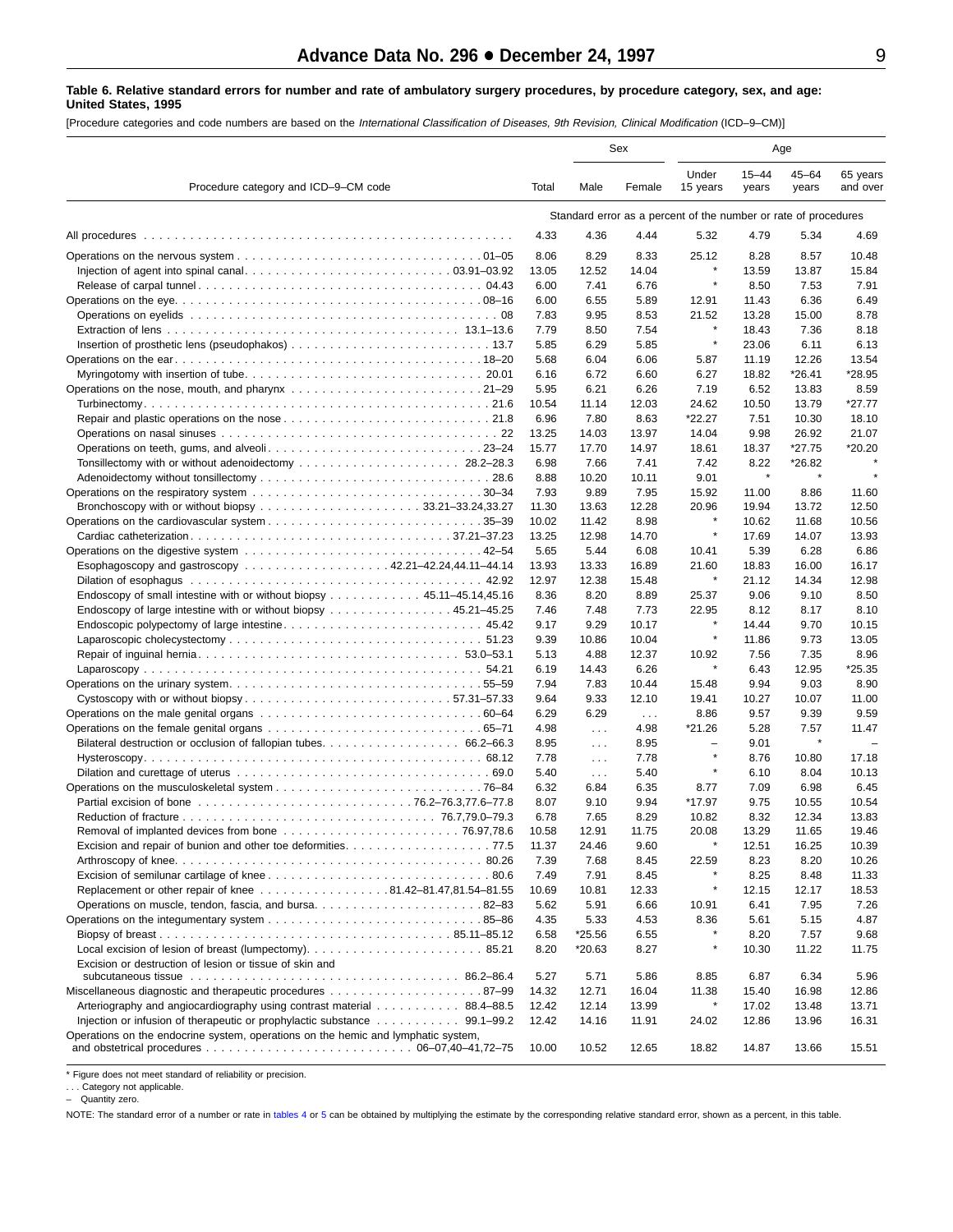#### <span id="page-9-0"></span>**Table 7. Number of ambulatory surgery visits by first-listed diagnosis, sex, and age: United States, 1995**

[Excludes ambulatory surgery patients admitted to hospitals as inpatients. Diagnostic categories and code numbers are based on the *International Classification of*<br>*Diseases, 9th Revision, Clinical Modification* (ICD–9–CM

| Category of first-listed diagnosis and ICD-9-CM code<br>Total<br>19,638<br>All conditions<br>112<br>1,806<br>738<br>159<br>122<br>960<br>572<br>103<br>Endocrine, nutritional and metabolic diseases, and immunity disorders. 240–279<br>114<br>3,878<br>Diseases of the nervous system and sense organs320–389<br>317<br>108<br>2,242<br>528<br>688<br>293<br>215<br>874<br>131<br>144<br>351<br>3,221<br>137<br>Diseases of teeth and supporting structures520–525<br>439<br>103<br>358<br>469<br>202<br>326<br>214<br>2,226<br>193<br>90<br>150<br>229<br>264<br>Disorders of menstruation and other abnormal vaginal bleeding 626,627.0–627.1<br>222<br>187<br>433<br>125<br>Diseases of the musculoskeletal system and connective tissue 710–739<br>1,885<br>465<br>194<br>136<br>95<br>634<br>139<br>183<br>1,189<br>227<br>1,217<br>273 |       | Sex                  | Age          |                          |                    |                    |                          |
|------------------------------------------------------------------------------------------------------------------------------------------------------------------------------------------------------------------------------------------------------------------------------------------------------------------------------------------------------------------------------------------------------------------------------------------------------------------------------------------------------------------------------------------------------------------------------------------------------------------------------------------------------------------------------------------------------------------------------------------------------------------------------------------------------------------------------------------------|-------|----------------------|--------------|--------------------------|--------------------|--------------------|--------------------------|
|                                                                                                                                                                                                                                                                                                                                                                                                                                                                                                                                                                                                                                                                                                                                                                                                                                                |       | Male                 | Female       | Under<br>15 years        | $15 - 44$<br>years | $45 - 64$<br>years | 65 years<br>and over     |
|                                                                                                                                                                                                                                                                                                                                                                                                                                                                                                                                                                                                                                                                                                                                                                                                                                                |       |                      |              | Number in thousands      |                    |                    |                          |
|                                                                                                                                                                                                                                                                                                                                                                                                                                                                                                                                                                                                                                                                                                                                                                                                                                                |       | 8,527                | 11,111       | 1,708                    | 6,015              | 5,410              | 6,505                    |
|                                                                                                                                                                                                                                                                                                                                                                                                                                                                                                                                                                                                                                                                                                                                                                                                                                                |       | 57                   | 55           | 13                       | 65                 | 21                 | *14                      |
|                                                                                                                                                                                                                                                                                                                                                                                                                                                                                                                                                                                                                                                                                                                                                                                                                                                |       | 835                  | 971          | 51                       | 356                | 599                | 800                      |
|                                                                                                                                                                                                                                                                                                                                                                                                                                                                                                                                                                                                                                                                                                                                                                                                                                                |       | 342                  | 396          | 10                       | 109                | 239                | 380                      |
|                                                                                                                                                                                                                                                                                                                                                                                                                                                                                                                                                                                                                                                                                                                                                                                                                                                |       | 88                   | 71           | $\star$                  | 17                 | 42                 | 99                       |
|                                                                                                                                                                                                                                                                                                                                                                                                                                                                                                                                                                                                                                                                                                                                                                                                                                                |       | $\star$              | 121          | $\star$                  | 23                 | 53                 | 45                       |
|                                                                                                                                                                                                                                                                                                                                                                                                                                                                                                                                                                                                                                                                                                                                                                                                                                                |       | 438                  | 522          | 37                       | 234                | 333                | 357                      |
|                                                                                                                                                                                                                                                                                                                                                                                                                                                                                                                                                                                                                                                                                                                                                                                                                                                |       | 317<br>44            | 255<br>59    |                          | 49<br>50           | 223<br>36          | 299<br>16                |
|                                                                                                                                                                                                                                                                                                                                                                                                                                                                                                                                                                                                                                                                                                                                                                                                                                                |       | 46                   | 68           |                          | 31                 | 46                 | 34                       |
|                                                                                                                                                                                                                                                                                                                                                                                                                                                                                                                                                                                                                                                                                                                                                                                                                                                |       | 1,578                | 2,300        | 610                      | 376                | 631                | 2,261                    |
|                                                                                                                                                                                                                                                                                                                                                                                                                                                                                                                                                                                                                                                                                                                                                                                                                                                |       | 114                  | 204          |                          | 127                | 120                | 69                       |
|                                                                                                                                                                                                                                                                                                                                                                                                                                                                                                                                                                                                                                                                                                                                                                                                                                                |       | 42                   | 67           |                          | *5                 | 26                 | 75                       |
|                                                                                                                                                                                                                                                                                                                                                                                                                                                                                                                                                                                                                                                                                                                                                                                                                                                |       | 811                  | 1,431        | $\star$                  | 42                 | 300                | 1,893                    |
|                                                                                                                                                                                                                                                                                                                                                                                                                                                                                                                                                                                                                                                                                                                                                                                                                                                |       | 304                  | 224          | 484                      | 26                 | 8                  | *9                       |
|                                                                                                                                                                                                                                                                                                                                                                                                                                                                                                                                                                                                                                                                                                                                                                                                                                                |       | 364                  | 324          | *2                       | 142                | 280                | 264                      |
|                                                                                                                                                                                                                                                                                                                                                                                                                                                                                                                                                                                                                                                                                                                                                                                                                                                |       | 184                  | 109          | $\star$                  | 27                 | 127                | 138                      |
|                                                                                                                                                                                                                                                                                                                                                                                                                                                                                                                                                                                                                                                                                                                                                                                                                                                |       | 94                   | 121          |                          | 66                 | 96                 | 52<br>93                 |
|                                                                                                                                                                                                                                                                                                                                                                                                                                                                                                                                                                                                                                                                                                                                                                                                                                                |       | 437<br>76            | 438<br>56    | 327                      | 292<br>87          | 162<br>34          | *8                       |
|                                                                                                                                                                                                                                                                                                                                                                                                                                                                                                                                                                                                                                                                                                                                                                                                                                                |       | 60                   | 84           | 14                       | 68                 | 55                 | *7                       |
|                                                                                                                                                                                                                                                                                                                                                                                                                                                                                                                                                                                                                                                                                                                                                                                                                                                |       | 162                  | 189          | 275                      | 73                 | $\pmb{\ast}$       |                          |
|                                                                                                                                                                                                                                                                                                                                                                                                                                                                                                                                                                                                                                                                                                                                                                                                                                                |       | 1,581                | 1,640        | 215                      | 909                | 1,038              | 1,059                    |
|                                                                                                                                                                                                                                                                                                                                                                                                                                                                                                                                                                                                                                                                                                                                                                                                                                                |       | 71                   | 66           | 95                       | 30                 | *7                 | *6                       |
|                                                                                                                                                                                                                                                                                                                                                                                                                                                                                                                                                                                                                                                                                                                                                                                                                                                |       | 220                  | 220          | 7                        | 121                | 144                | 166                      |
|                                                                                                                                                                                                                                                                                                                                                                                                                                                                                                                                                                                                                                                                                                                                                                                                                                                |       | 42                   | 61           | $\pmb{\ast}$             | 20                 | 40                 | 44                       |
|                                                                                                                                                                                                                                                                                                                                                                                                                                                                                                                                                                                                                                                                                                                                                                                                                                                |       | 130                  | 228          |                          | 109                | 123                | 123                      |
|                                                                                                                                                                                                                                                                                                                                                                                                                                                                                                                                                                                                                                                                                                                                                                                                                                                |       | 413                  | 56           | 70                       | 143                | 132                | 123                      |
|                                                                                                                                                                                                                                                                                                                                                                                                                                                                                                                                                                                                                                                                                                                                                                                                                                                |       | 85                   | 117          |                          | 77                 | 71                 | 50                       |
|                                                                                                                                                                                                                                                                                                                                                                                                                                                                                                                                                                                                                                                                                                                                                                                                                                                |       | 127                  | 199          |                          | $\star$            | 101                | 213                      |
|                                                                                                                                                                                                                                                                                                                                                                                                                                                                                                                                                                                                                                                                                                                                                                                                                                                |       | 44<br>638            | 171<br>1,588 | 102                      | 105<br>970         | 70<br>694          | 39<br>460                |
|                                                                                                                                                                                                                                                                                                                                                                                                                                                                                                                                                                                                                                                                                                                                                                                                                                                |       | 124                  | 69           | $\star$                  | 75                 | 86                 | 30                       |
|                                                                                                                                                                                                                                                                                                                                                                                                                                                                                                                                                                                                                                                                                                                                                                                                                                                |       | 54                   | 36           |                          | 21                 | 33                 | 36                       |
|                                                                                                                                                                                                                                                                                                                                                                                                                                                                                                                                                                                                                                                                                                                                                                                                                                                |       | $\star$              | 150          |                          | 52                 | 63                 | 35                       |
|                                                                                                                                                                                                                                                                                                                                                                                                                                                                                                                                                                                                                                                                                                                                                                                                                                                |       | *10                  | 219          |                          | 87                 | 90                 | 51                       |
|                                                                                                                                                                                                                                                                                                                                                                                                                                                                                                                                                                                                                                                                                                                                                                                                                                                |       | $\sim$ $\sim$        | 264          |                          | 119                | 113                | 32                       |
|                                                                                                                                                                                                                                                                                                                                                                                                                                                                                                                                                                                                                                                                                                                                                                                                                                                |       | $\sim$ $\sim$ $\sim$ | 222          | $\pmb{\ast}$             | 220                | $\star$            |                          |
|                                                                                                                                                                                                                                                                                                                                                                                                                                                                                                                                                                                                                                                                                                                                                                                                                                                |       | $\sim 100$           | 187          |                          | 186                | $\star$            | $\overline{\phantom{0}}$ |
|                                                                                                                                                                                                                                                                                                                                                                                                                                                                                                                                                                                                                                                                                                                                                                                                                                                |       | 209                  | 224          | 32                       | 174                | 120                | 107                      |
|                                                                                                                                                                                                                                                                                                                                                                                                                                                                                                                                                                                                                                                                                                                                                                                                                                                |       | 68                   | 58           | *9<br>46                 | 50<br>774          | 38<br>695          | 28<br>371                |
|                                                                                                                                                                                                                                                                                                                                                                                                                                                                                                                                                                                                                                                                                                                                                                                                                                                |       | 840<br>242           | 1,045<br>223 | 14                       | 217                | 167                | 67                       |
|                                                                                                                                                                                                                                                                                                                                                                                                                                                                                                                                                                                                                                                                                                                                                                                                                                                |       | 106                  | 88           |                          | 108                | 64                 | 17                       |
|                                                                                                                                                                                                                                                                                                                                                                                                                                                                                                                                                                                                                                                                                                                                                                                                                                                |       | 70                   | 66           | $\star$                  | 58                 | 60                 | 18                       |
|                                                                                                                                                                                                                                                                                                                                                                                                                                                                                                                                                                                                                                                                                                                                                                                                                                                |       | 39                   | 56           | $\overline{\phantom{0}}$ | 32                 | 37                 | 26                       |
|                                                                                                                                                                                                                                                                                                                                                                                                                                                                                                                                                                                                                                                                                                                                                                                                                                                |       | 281                  | 353          | 16                       | 272                | 235                | 111                      |
|                                                                                                                                                                                                                                                                                                                                                                                                                                                                                                                                                                                                                                                                                                                                                                                                                                                |       | 31                   | 108          |                          | 49                 | 54                 | 30                       |
|                                                                                                                                                                                                                                                                                                                                                                                                                                                                                                                                                                                                                                                                                                                                                                                                                                                |       | 90                   | 93           | 86                       | 59                 | 24                 | 14                       |
|                                                                                                                                                                                                                                                                                                                                                                                                                                                                                                                                                                                                                                                                                                                                                                                                                                                |       | 504                  | 685          | 49<br>$\pmb{\ast}$       | 356                | 396                | 388                      |
|                                                                                                                                                                                                                                                                                                                                                                                                                                                                                                                                                                                                                                                                                                                                                                                                                                                |       | 81                   | 147          |                          | 89                 | 75                 | 57                       |
|                                                                                                                                                                                                                                                                                                                                                                                                                                                                                                                                                                                                                                                                                                                                                                                                                                                |       | 730<br>168           | 487<br>104   | 116<br>55                | 600<br>146         | 306<br>45          | 196<br>27                |
|                                                                                                                                                                                                                                                                                                                                                                                                                                                                                                                                                                                                                                                                                                                                                                                                                                                | 245   | 162                  | 84           |                          | 128                | 88                 | 27                       |
|                                                                                                                                                                                                                                                                                                                                                                                                                                                                                                                                                                                                                                                                                                                                                                                                                                                | 1,451 | 560                  | 890          | 51                       | 660                | 366                | 374                      |
|                                                                                                                                                                                                                                                                                                                                                                                                                                                                                                                                                                                                                                                                                                                                                                                                                                                | 385   | 59                   | 327          |                          | 373                | 12                 |                          |
| Diseases of the blood and blood-forming organs, mental disorders, and certain                                                                                                                                                                                                                                                                                                                                                                                                                                                                                                                                                                                                                                                                                                                                                                  |       |                      |              |                          |                    |                    |                          |
| conditions originating in the perinatal period 280–289,290–319,760–779                                                                                                                                                                                                                                                                                                                                                                                                                                                                                                                                                                                                                                                                                                                                                                         | 139   | 57                   | 81           | *6                       | 32                 | 31                 | 69                       |

\* Figure does not meet standard of reliability or precision.

. . . Category not applicable. – Quantity zero.

NOTE: The standard error of a number can be obtained by multiplying the estimate by the corresponding relative standard error, shown as a percent, in [table 9.](#page-11-0)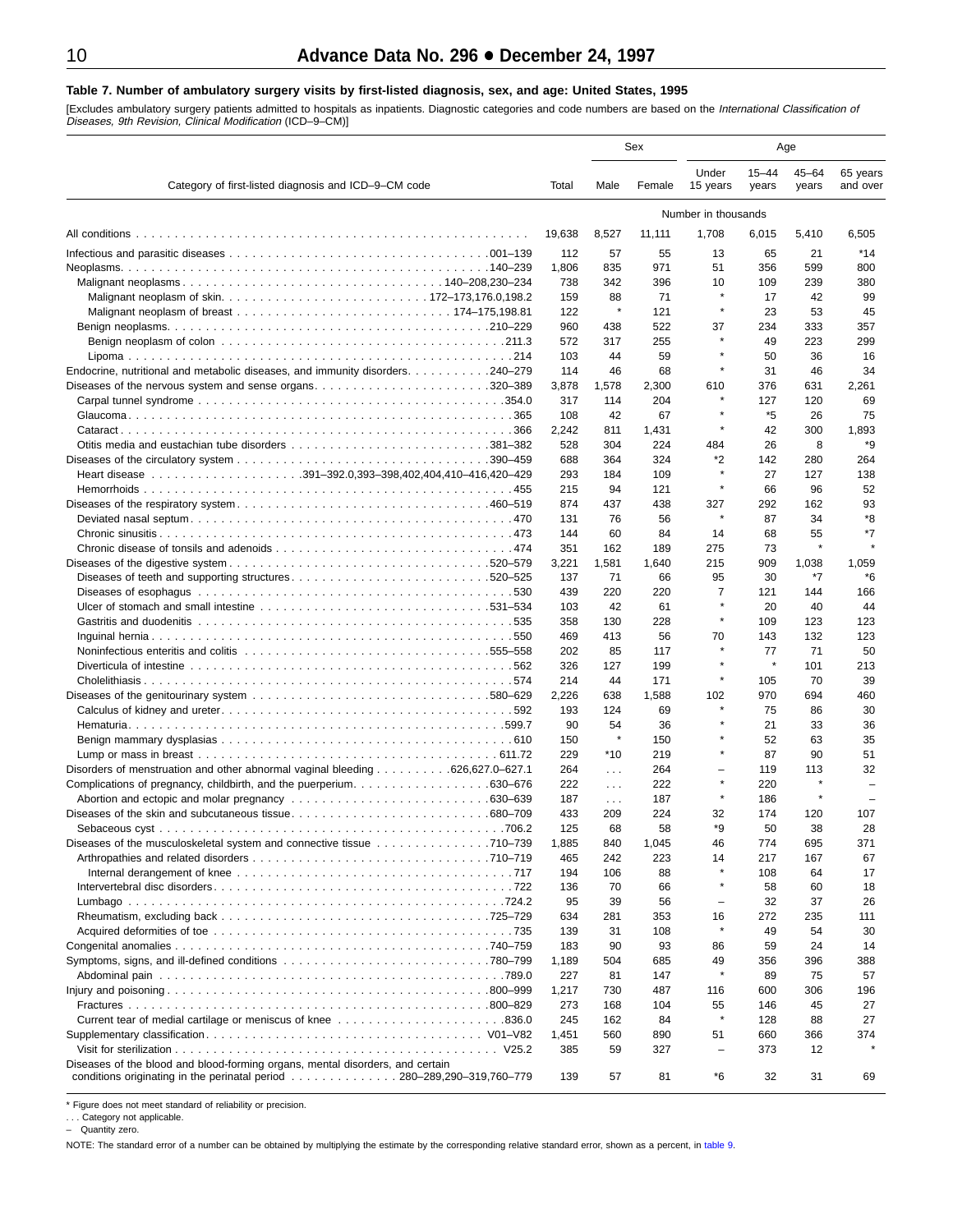### <span id="page-10-0"></span>**Table 8. Rate of ambulatory surgery visits by first-listed diagnosis, sex, and age: United States, 1995**

[Excludes ambulatory surgery patients admitted to hospitals as inpatients. Diagnostic categories and code numbers are based on the *International Classification of*<br>*Diseases, 9th Revision, Clinical Modification* (ICD–9–CM

|                                                                                                                |               |                      | Sex           |                            |                    |                    |                      |
|----------------------------------------------------------------------------------------------------------------|---------------|----------------------|---------------|----------------------------|--------------------|--------------------|----------------------|
| Category of first-listed diagnosis and ICD-9-CM code                                                           | Total         | Male                 | Female        | Under<br>15 years          | $15 - 44$<br>years | $45 - 64$<br>years | 65 years<br>and over |
|                                                                                                                |               |                      |               | Rate per 10,000 population |                    |                    |                      |
|                                                                                                                | 751.3         | 670.7                | 827.5         | 295.9                      | 509.8              | 1,037.0            | 1,939.9              |
|                                                                                                                | 4.3           | 4.5                  | 4.1           | 2.2                        | 5.5                | 4.0                | $*4.0$               |
|                                                                                                                | 69.1          | 65.7                 | 72.3          | 8.8                        | 30.2               | 114.8              | 238.6                |
|                                                                                                                | 28.2          | 26.9                 | 29.5          | 1.8                        | 9.2                | 45.9               | 113.2                |
|                                                                                                                | 6.1           | 6.9                  | 5.3           | $\star$                    | 1.4                | 8.1                | 29.5                 |
|                                                                                                                | 4.7           | ×                    | 9.0           | $\pmb{\ast}$               | 2.0                | 10.2               | 13.4                 |
|                                                                                                                | 36.7          | 34.5                 | 38.9          | 6.4                        | 19.8               | 63.8               | 106.4                |
|                                                                                                                | 21.9          | 24.9                 | 19.0          |                            | 4.2                | 42.7               | 89.1                 |
|                                                                                                                | 3.9           | 3.4                  | 4.4           | ×<br>$\star$               | 4.2                | 6.8                | 4.9                  |
| Endocrine, nutritional and metabolic diseases, and immunity disorders. 240–279                                 | 4.4           | 3.6                  | 5.1           |                            | 2.6                | 8.9                | 10.3                 |
|                                                                                                                | 148.4<br>12.1 | 124.1<br>8.9         | 171.3<br>15.2 | 105.6                      | 31.8<br>10.8       | 121.0<br>23.0      | 674.4<br>20.5        |
|                                                                                                                | 4.1           | 3.3                  | 5.0           | $\star$                    | $*0.4$             | 5.1                | 22.4                 |
|                                                                                                                | 85.8          | 63.8                 | 106.6         | ×                          | 3.6                | 57.6               | 564.5                |
|                                                                                                                | 20.2          | 23.9                 | 16.7          | 83.9                       | 2.2                | 1.6                | $*2.6$               |
|                                                                                                                | 26.3          | 28.7                 | 24.1          | $*0.4$                     | 12.0               | 53.7               | 78.7                 |
|                                                                                                                | 11.2          | 14.4                 | 8.1           | $\star$                    | 2.3                | 24.4               | 41.3                 |
|                                                                                                                | 8.2           | 7.4                  | 9.0           | $\star$                    | 5.6                | 18.4               | 15.6                 |
|                                                                                                                | 33.4          | 34.3                 | 32.6          | 56.6                       | 24.7               | 31.1               | 27.8                 |
|                                                                                                                | 5.0           | 6.0                  | 4.1           | $\star$                    | 7.4                | 6.4                | $*2.5$               |
|                                                                                                                | 5.5           | 4.7                  | 6.3           | 2.3                        | 5.8                | 10.6               | $*2.2$               |
|                                                                                                                | 13.4          | 12.7                 | 14.1          | 47.6                       | 6.2                | $\star$            |                      |
|                                                                                                                | 123.2         | 124.4                | 122.1         | 37.3                       | 77.1               | 198.9              | 315.9                |
| Diseases of teeth and supporting structures520–525                                                             | 5.2           | 5.5                  | 5.0           | 16.4                       | 2.5                | $*1.3$             | $*1.7$               |
|                                                                                                                | 16.8<br>3.9   | 17.3<br>3.3          | 16.4          | 1.3<br>$\star$             | 10.3<br>1.7        | 27.7               | 49.5<br>13.1         |
|                                                                                                                | 13.7          | 10.3                 | 4.6<br>17.0   | $\star$                    | 9.2                | 7.6<br>23.6        | 36.8                 |
|                                                                                                                | 17.9          | 32.5                 | 4.2           | 12.2                       | 12.2               | 25.3               | 36.8                 |
| Noninfectious enteritis and colitis enterity of the content of the collection of the content of the content of | 7.7           | 6.7                  | 8.7           | $\star$                    | 6.5                | 13.6               | 14.9                 |
|                                                                                                                | 12.5          | 10.0                 | 14.8          | $\pmb{\ast}$               | $\star$            | 19.4               | 63.6                 |
|                                                                                                                | 8.2           | 3.4                  | 12.7          | ×                          | 8.9                | 13.4               | 11.5                 |
|                                                                                                                | 85.2          | 50.2                 | 118.3         | 17.7                       | 82.2               | 133.0              | 137.2                |
|                                                                                                                | 7.4           | 9.8                  | 5.1           | $\star$                    | 6.4                | 16.5               | 9.0                  |
|                                                                                                                | 3.5           | 4.2                  | 2.7           |                            | 1.8                | 6.3                | 10.7                 |
|                                                                                                                | 5.7           | $\pmb{\ast}$         | 11.1          | $\star$                    | 4.4                | 12.0               | 10.5                 |
|                                                                                                                | 8.7           | $*0.7$               | 16.3          | $\star$                    | 7.4                | 17.2               | 15.1                 |
| Disorders of menstruation and other abnormal vaginal bleeding. 626,627.0–627.1                                 | 10.1          | $\sim 100$           | 19.7          | $\overline{\phantom{0}}$   | 10.1               | 21.6               | 9.6                  |
|                                                                                                                | 8.5           | $\sim$ $\sim$ $\sim$ | 16.5          | $\star$                    | 18.7               | $\star$            |                      |
|                                                                                                                | 7.1           | $\sim 100$           | 13.9          | $\star$                    | 15.7               |                    |                      |
|                                                                                                                | 16.6          | 16.5                 | 16.7          | 5.6<br>$*1.5$              | 14.8               | 23.0               | 31.9                 |
| Diseases of the musculoskeletal system and connective tissue 710–739                                           | 4.8<br>72.1   | 5.3<br>66.1          | 4.3<br>77.8   | 7.9                        | 4.2<br>65.6        | 7.4<br>133.2       | 8.4<br>110.6         |
|                                                                                                                | 17.8          | 19.0                 | 16.6          | 2.4                        | 18.4               | 32.0               | 20.0                 |
|                                                                                                                | 7.4           | 8.3                  | 6.6           | $\pmb{\ast}$               | 9.1                | 12.2               | 5.0                  |
|                                                                                                                | 5.2           | 5.5                  | 4.9           | ×                          | 4.9                | 11.5               | 5.4                  |
|                                                                                                                | 3.6           | 3.1                  | 4.1           | $\qquad \qquad -$          | 2.7                | 7.1                | 7.7                  |
|                                                                                                                | 24.2          | 22.1                 | 26.3          | 2.7                        | 23.1               | 45.1               | 33.1                 |
|                                                                                                                | 5.3           | 2.4                  | 8.0           | $\star$                    | 4.2                | 10.4               | 9.0                  |
|                                                                                                                | 7.0           | 7.1                  | 6.9           | 15.0                       | 5.0                | 4.6                | 4.2                  |
|                                                                                                                | 45.5          | 39.6                 | 51.0          | 8.5                        | 30.2               | 75.9               | 115.7                |
|                                                                                                                | 8.7           | 6.3                  | 10.9          | $\star$                    | 7.6                | 14.4               | 17.0                 |
|                                                                                                                | 46.6          | 57.4                 | 36.2          | 20.0                       | 50.8               | 58.7               | 58.4                 |
|                                                                                                                | 10.4          | 13.2                 | 7.8           | 9.5                        | 12.4               | 8.6                | 8.0                  |
|                                                                                                                | 9.4           | 12.7                 | 6.2           | $\star$                    | 10.8               | 16.9               | 8.1                  |
|                                                                                                                | 55.5          | 44.1                 | 66.3          | 8.8                        | 55.9               | 70.1               | 111.5                |
| Diseases of the blood and blood-forming organs, mental disorders, and certain                                  | 14.7          | 4.6                  | 24.3          | $\overline{\phantom{a}}$   | 31.6               | 2.4                |                      |
| conditions originating in the perinatal period 280–289,290–319,760–779                                         | 5.3           | 4.5                  | 6.1           | $*1.0$                     | 2.7                | 6.0                | 20.7                 |

\* Figure does not meet standard of reliability or precision.

. . . Category not applicable.

– Quantity zero.

NOTE: The standard error of a rate can be obtained by multiplying the estimate by the corresponding relative standard error, shown as a percent, in [table 9.](#page-11-0)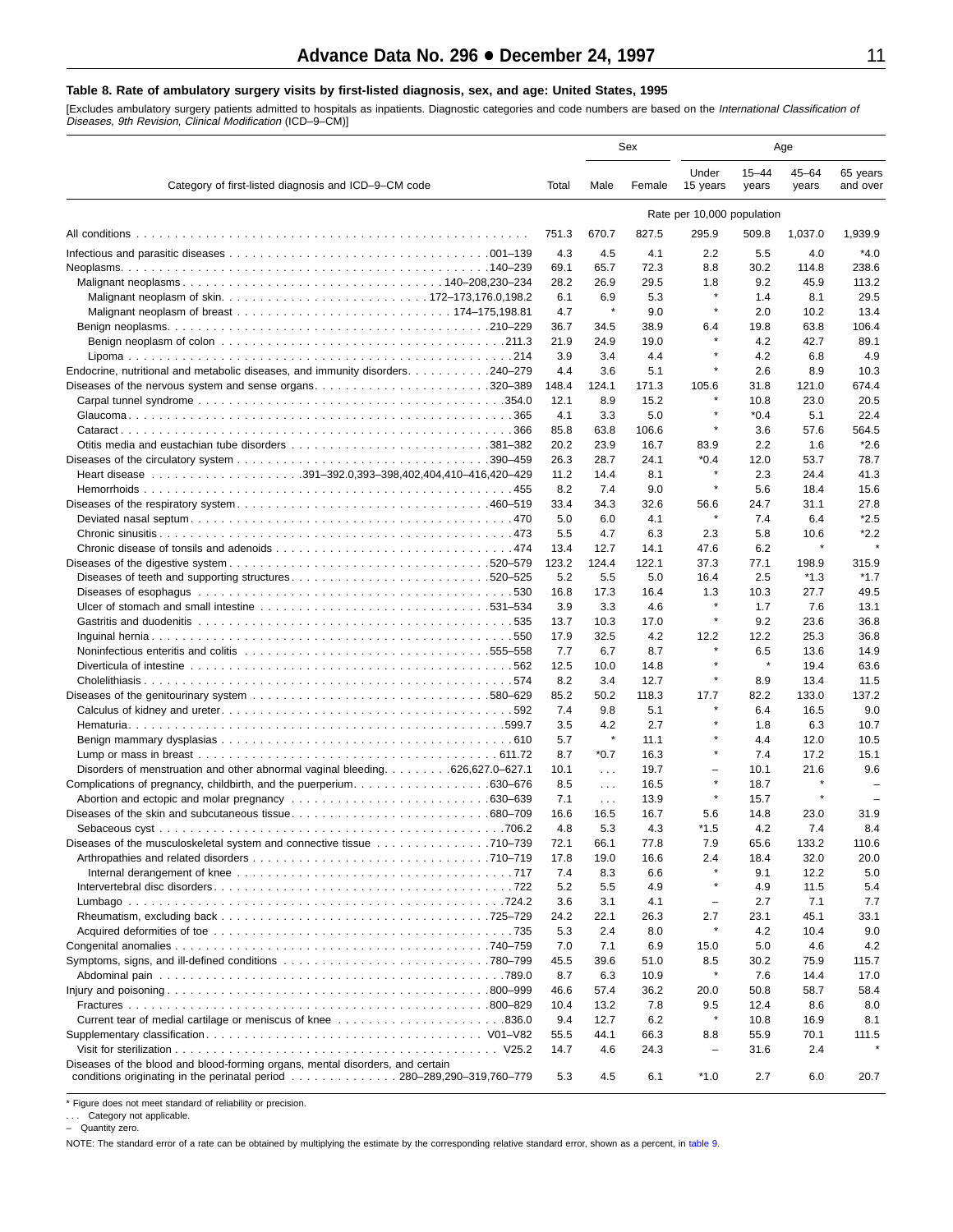#### <span id="page-11-0"></span>**Table 9. Relative standard errors for number and rate of ambulatory surgery visits, by first-listed diagnosis, sex, and age: United States, 1995**

[Diagnostic categories and code numbers are based on the International Classification of Diseases, 9th Revision, Clinical Modification (ICD–9–CM)]

|                                                                                                                   |               |                | Sex            |                                                             |                    | Age                |                          |
|-------------------------------------------------------------------------------------------------------------------|---------------|----------------|----------------|-------------------------------------------------------------|--------------------|--------------------|--------------------------|
| Category of first-listed diagnosis and ICD-9-CM code                                                              | Total         | Male           | Female         | Under<br>15 years                                           | $15 - 44$<br>years | $45 - 64$<br>years | 65 years<br>and over     |
|                                                                                                                   |               |                |                | Standard error as a percent of the number or rate of visits |                    |                    |                          |
|                                                                                                                   | 4.44          | 4.39           | 4.59           | 5.15                                                        | 4.82               | 5.40               | 4.96                     |
|                                                                                                                   | 8.33          | 11.48          | 10.73          | 19.11                                                       | 11.88              | 16.83              | $*23.13$                 |
|                                                                                                                   | 5.61          | 6.14           | 5.75           | 12.17                                                       | 6.73               | 7.04               | 6.45                     |
|                                                                                                                   | 6.16          | 6.89           | 7.04           | 26.58                                                       | 9.51               | 9.11               | 6.03                     |
|                                                                                                                   | 8.55          | 10.07          | 9.60           |                                                             | 18.45              | 12.80              | 9.37                     |
|                                                                                                                   | 9.22          | $\star$        | 9.19           | $\star$                                                     | 17.37              | 12.49              | 14.52                    |
|                                                                                                                   | 6.76          | 7.82           | 6.66           | 11.89                                                       | 7.21               | 7.85               | 9.60                     |
|                                                                                                                   | 9.30          | 9.42           | 10.26          |                                                             | 11.92              | 9.70               | 10.79                    |
|                                                                                                                   | 7.95          | 10.71          | 10.50          | $\star$                                                     | 10.58              | 11.66              | 19.49                    |
| Endocrine, nutritional and metabolic diseases, and immunity disorders. 240–279                                    | 10.64         | 14.27          | 10.12          | $\star$                                                     | 12.14              | 15.05              | 15.94                    |
| Diseases of the nervous system and sense organs320–389                                                            | 5.46          | 5.52           | 5.57           | 5.80                                                        | 6.35               | 5.56               | 7.32                     |
|                                                                                                                   | 6.01          | 7.17           | 6.79           | ×                                                           | 8.54               | 7.29               | 8.00                     |
|                                                                                                                   | 11.57         | 13.98          | 12.36          | $\pmb{\ast}$                                                | $*28.52$           | 14.20              | 12.53                    |
|                                                                                                                   | 7.80          | 8.50           | 7.57           |                                                             | 19.60              | 7.44               | 8.18                     |
|                                                                                                                   | 6.37<br>9.31  | 7.03           | 6.90<br>9.75   | 6.42<br>*22.93                                              | 17.13<br>8.70      | 26.27              | *27.48                   |
|                                                                                                                   | 13.61         | 9.64<br>12.67  | 16.17          |                                                             | 25.24              | 10.56<br>14.95     | 11.23<br>14.04           |
|                                                                                                                   | 9.13          | 8.63           | 11.77          | $\star$                                                     | 10.56              | 11.02              | 12.63                    |
|                                                                                                                   | 5.91          | 6.58           | 5.87           | 6.95                                                        | 6.27               | 12.87              | 12.59                    |
|                                                                                                                   | 8.36          | 10.29          | 10.29          | $\star$                                                     | 9.27               | 11.36              | $*24.12$                 |
|                                                                                                                   | 11.56         | 13.00          | 12.97          | 16.21                                                       | 10.73              | 23.59              | $*21.72$                 |
|                                                                                                                   | 6.56          | 7.01           | 7.15           | 7.13                                                        | 8.32               | $\star$            | $\star$                  |
|                                                                                                                   | 5.80          | 5.04           | 6.99           | 10.79                                                       | 5.82               | 6.78               | 6.98                     |
| Diseases of teeth and supporting structures520–525                                                                | 15.09         | 17.53          | 14.45          | 17.98                                                       | 18.49              | *26.79             | *21.82                   |
| . 530                                                                                                             | 9.91          | 9.44           | 12.03          | 24.71                                                       | 12.38              | 10.60              | 11.18                    |
|                                                                                                                   | 11.13         | 13.61          | 12.27          | ×                                                           | 14.64              | 15.05              | 13.62                    |
|                                                                                                                   | 10.82         | 10.80          | 11.69          | $\star$                                                     | 12.55              | 11.58              | 11.76                    |
|                                                                                                                   | 5.28          | 5.09           | 12.47          | 11.23<br>×                                                  | 7.48               | 7.33               | 8.95                     |
| Noninfectious enteritis and colitis entering research contained and response in the series of the series of th    | 10.16         | 12.26          | 10.60          |                                                             | 10.13<br>$\star$   | 13.06              | 14.20<br>11.77           |
|                                                                                                                   | 10.57<br>9.10 | 10.61<br>10.05 | 11.95<br>10.02 | $\star$                                                     | 12.72              | 10.02<br>10.19     | 12.77                    |
|                                                                                                                   | 5.21          | 6.71           | 5.17           | 9.22                                                        | 5.31               | 5.70               | 7.37                     |
|                                                                                                                   | 10.62         | 11.31          | 12.47          | $\star$                                                     | 13.59              | 12.24              | 14.94                    |
|                                                                                                                   | 11.94         | 14.07          | 13.45          | $\star$                                                     | 18.27              | 14.74              | 13.54                    |
|                                                                                                                   | 11.48         | $\pmb{\ast}$   | 11.50          | $\star$                                                     | 12.23              | 16.63              | 19.69                    |
|                                                                                                                   | 8.18          | *29.19         | 8.21           | ×                                                           | 10.37              | 10.23              | 13.23                    |
| Disorders of menstruation and other abnormal vaginal bleeding 626,627.0–627.1                                     | 7.12          | $\sim 100$     | 7.12           | $\overline{\phantom{0}}$                                    | 8.38               | 9.53               | 12.54                    |
| Complications of pregnancy, childbirth, and the puerperium630–676                                                 | 8.69          | $\sim 100$     | 8.69           | $\star$                                                     | 8.75               | $\star$            | $\overline{\phantom{0}}$ |
|                                                                                                                   | 9.06          | $\sim 100$     | 9.06           | $\star$                                                     | 9.11               | $\star$            | $\overline{\phantom{0}}$ |
|                                                                                                                   | 6.12<br>8.82  | 6.86<br>9.91   | 7.09<br>11.76  | 10.88<br>*26.03                                             | 8.07<br>12.58      | 8.18<br>14.15      | 7.95<br>13.96            |
| .706.2<br>Diseases of the musculoskeletal system and connective tissue 710–739                                    | 7.85          | 8.43           | 7.66           | 12.95                                                       | 7.26               | 8.94               | 10.60                    |
|                                                                                                                   | 7.37          | 7.94           | 8.09           | 27.38                                                       | 7.71               | 8.46               | 13.83                    |
|                                                                                                                   | 7.52          | 8.79           | 8.48           |                                                             | 8.74               | 9.79               | 19.84                    |
|                                                                                                                   | 14.66         | 15.63          | 16.16          | $\star$                                                     | 14.41              | 19.23              | 18.31                    |
|                                                                                                                   | 16.32         | 17.50          | 16.60          | $\qquad \qquad -$                                           | 19.06              | 17.81              | 19.21                    |
|                                                                                                                   | 7.29          | 9.54           | 6.44           | 15.24                                                       | 7.81               | 7.78               | 11.08                    |
|                                                                                                                   | 12.59         | 24.93          | 10.75          | ×                                                           | 15.27              | 16.06              | 12.13                    |
|                                                                                                                   | 7.65          | 9.83           | 9.70           | 10.29                                                       | 11.41              | 16.68              | 21.63                    |
|                                                                                                                   | 10.15         | 10.23          | 10.49          | 13.68<br>$\star$                                            | 12.46              | 10.58              | 10.31                    |
|                                                                                                                   | 13.68         | 16.59          | 12.87          |                                                             | 12.91              | 16.92              | 19.95                    |
|                                                                                                                   | 5.59          | 6.25           | 5.50           | 7.24                                                        | 6.35               | 7.43               | 7.69                     |
|                                                                                                                   | 6.62<br>9.66  | 7.57<br>9.62   | 8.00<br>12.90  | 9.09<br>$\star$                                             | 8.03<br>9.54       | 11.74<br>12.46     | 12.81<br>15.62           |
|                                                                                                                   | 7.86          | 9.08           | 7.97           | 12.08                                                       | 7.49               | 11.87              | 10.53                    |
|                                                                                                                   | 8.78          | 17.55          | 9.12           | $\equiv$                                                    | 8.69               | 24.98              |                          |
| Diseases of the blood and blood-forming organs, mental disorders, and certain                                     |               |                |                |                                                             |                    |                    |                          |
| conditions originating in the perinatal period $\ldots \ldots \ldots \ldots \ldots 280-289,290-319,760-779$ 14.74 |               | 13.37          | 18.11          | $*25.46$                                                    | 26.58              | 15.80              | 21.34                    |

\* Figure does not meet standard of reliability or precision.

. . . Category not applicable. – Quantity zero.

NOTE: The standard error of a number or rate in [table 7](#page-9-0) or 8 [ca](#page-10-0)n be obtained by multiplying the estimate by the corresponding relative standard error, shown as a percent, in this table.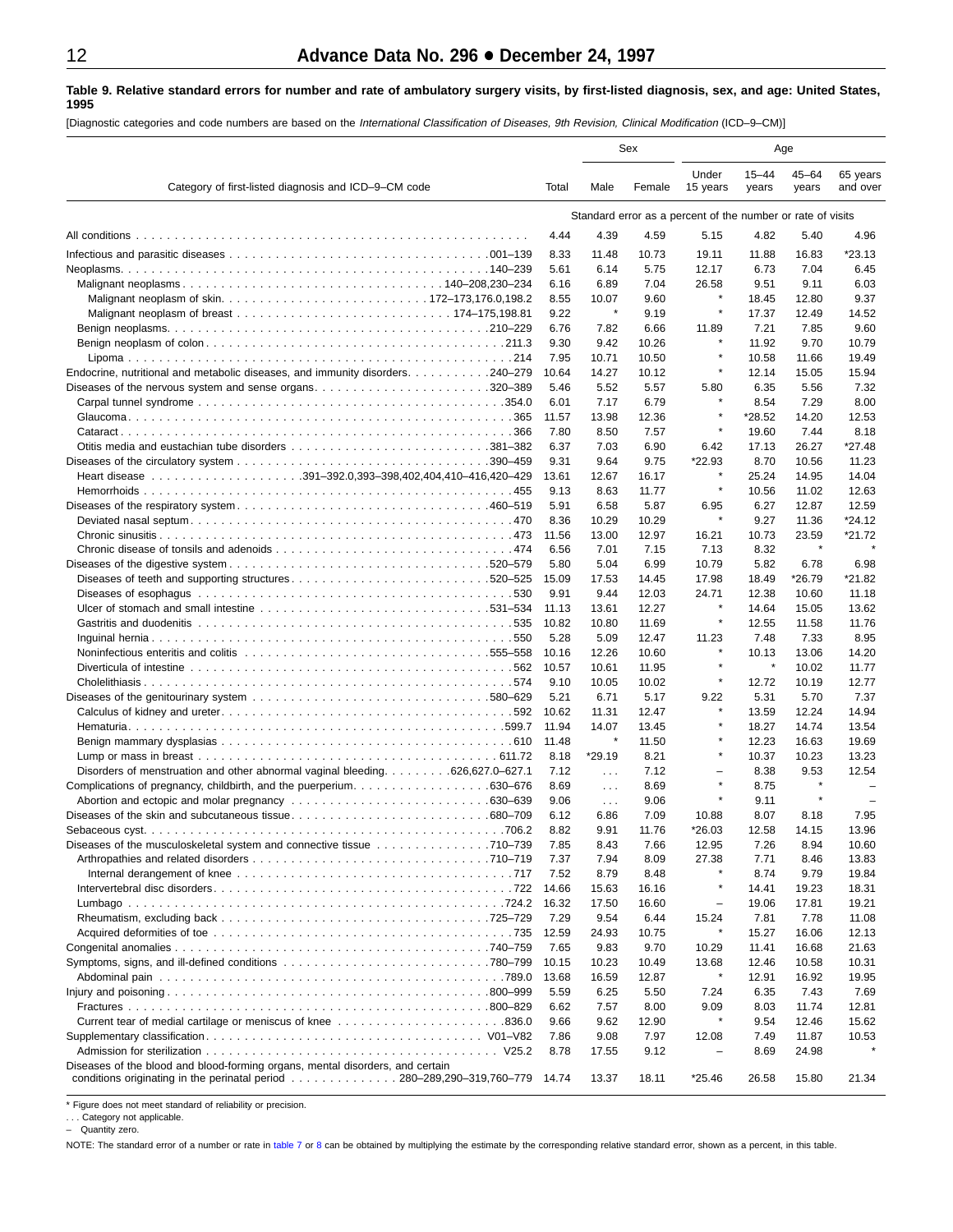<span id="page-12-0"></span>

|                  |                                    |                                            |                                                                                                                                                                                                                                                                                                                                                                                                                                                                                                                        |                                                                                     |                       | OMB No. 0920-0334: Approval Expires 12/31/96                                                                                                                                                                                                                                                     |
|------------------|------------------------------------|--------------------------------------------|------------------------------------------------------------------------------------------------------------------------------------------------------------------------------------------------------------------------------------------------------------------------------------------------------------------------------------------------------------------------------------------------------------------------------------------------------------------------------------------------------------------------|-------------------------------------------------------------------------------------|-----------------------|--------------------------------------------------------------------------------------------------------------------------------------------------------------------------------------------------------------------------------------------------------------------------------------------------|
|                  |                                    |                                            | persons engaged in and for the purposes of the survey, and will not be disclosed or released to other persons or used for any other purpose.<br>Public reporting burden for this collection of information is estimated to average 12 minutes per response. Send comments regarding this<br>Officer: Atten: PRA: Hubert H. Humphrey Building, Room 721-B; 200 Independence Avenue, SW; Washington, DC 20201, and to the Office of<br>Management and Budget; Paper Reduction Project (0920-0334), Washington, DC 20503. |                                                                                     |                       | NOTICE - All information which would permit identification of an individual or an establishment will be held confidential, will be used only by<br>burden estimate or any other aspect of this collection of information including suggestions for reducing this burden to PHS Reports Clearance |
|                  | FORM NSAS-5                        |                                            |                                                                                                                                                                                                                                                                                                                                                                                                                                                                                                                        |                                                                                     |                       |                                                                                                                                                                                                                                                                                                  |
| $(12 - 14 - 93)$ |                                    |                                            |                                                                                                                                                                                                                                                                                                                                                                                                                                                                                                                        | U.S. DEPARTMENT OF COMMERCE<br><b>BUREAU OF THE CENSUS</b>                          |                       |                                                                                                                                                                                                                                                                                                  |
|                  |                                    |                                            |                                                                                                                                                                                                                                                                                                                                                                                                                                                                                                                        | ACTING AS COLLECTING AGENT FOR<br>DEPARTMENT OF HEALTH AND HUMAN SERVICES           |                       |                                                                                                                                                                                                                                                                                                  |
|                  |                                    |                                            |                                                                                                                                                                                                                                                                                                                                                                                                                                                                                                                        | <b>U.S. PUBLIC HEALTH SERVICE</b>                                                   |                       |                                                                                                                                                                                                                                                                                                  |
|                  |                                    |                                            |                                                                                                                                                                                                                                                                                                                                                                                                                                                                                                                        | CENTERS FOR DISEASE CONTROL AND PREVENTION<br>NATIONAL CENTER FOR HEALTH STATISTICS |                       |                                                                                                                                                                                                                                                                                                  |
|                  |                                    |                                            | <b>NATIONAL SURVEY OF AMBULATORY SURGERY</b>                                                                                                                                                                                                                                                                                                                                                                                                                                                                           |                                                                                     |                       |                                                                                                                                                                                                                                                                                                  |
|                  |                                    |                                            |                                                                                                                                                                                                                                                                                                                                                                                                                                                                                                                        | <b>MEDICAL ABSTRACT</b>                                                             |                       |                                                                                                                                                                                                                                                                                                  |
|                  |                                    |                                            |                                                                                                                                                                                                                                                                                                                                                                                                                                                                                                                        | A. PATIENT IDENTIFICATION                                                           |                       |                                                                                                                                                                                                                                                                                                  |
|                  | 1. Facility number                 |                                            | 2. NSAS number and list used                                                                                                                                                                                                                                                                                                                                                                                                                                                                                           | 3. Medical record number                                                            |                       |                                                                                                                                                                                                                                                                                                  |
|                  |                                    |                                            |                                                                                                                                                                                                                                                                                                                                                                                                                                                                                                                        |                                                                                     |                       |                                                                                                                                                                                                                                                                                                  |
|                  | 4. Date of surgery                 |                                            |                                                                                                                                                                                                                                                                                                                                                                                                                                                                                                                        | 5. Residence ZIP Code                                                               |                       |                                                                                                                                                                                                                                                                                                  |
|                  |                                    |                                            |                                                                                                                                                                                                                                                                                                                                                                                                                                                                                                                        |                                                                                     |                       |                                                                                                                                                                                                                                                                                                  |
|                  | Month                              | Day                                        | Year                                                                                                                                                                                                                                                                                                                                                                                                                                                                                                                   |                                                                                     |                       |                                                                                                                                                                                                                                                                                                  |
|                  |                                    |                                            |                                                                                                                                                                                                                                                                                                                                                                                                                                                                                                                        | <b>B. PATIENT CHARACTERISTICS</b>                                                   |                       |                                                                                                                                                                                                                                                                                                  |
|                  | 6. Date of birth                   |                                            |                                                                                                                                                                                                                                                                                                                                                                                                                                                                                                                        | 7. Age (Complete only if date of birth not given)                                   |                       |                                                                                                                                                                                                                                                                                                  |
|                  | Month                              | Day                                        | Year                                                                                                                                                                                                                                                                                                                                                                                                                                                                                                                   | Units                                                                               |                       | 1□ Years 2□ Months 3□ Days                                                                                                                                                                                                                                                                       |
|                  | <b>8.</b> Sex (Mark $(X)$ one)     | 9. Race                                    |                                                                                                                                                                                                                                                                                                                                                                                                                                                                                                                        |                                                                                     |                       | 10. Ethnicity (Mark (X) one)                                                                                                                                                                                                                                                                     |
|                  | 1 □ Male                           | 1□ White                                   |                                                                                                                                                                                                                                                                                                                                                                                                                                                                                                                        | 4 Asian/Pacific Islander                                                            |                       | 1 Hispanic origin                                                                                                                                                                                                                                                                                |
|                  | $2 \Box$ Female                    | $2 \Box$ Black                             |                                                                                                                                                                                                                                                                                                                                                                                                                                                                                                                        | $5 \Box$ Other - Specify _                                                          |                       | 2 □ Non-Hispanic                                                                                                                                                                                                                                                                                 |
|                  | $3 \Box$ Not stated                |                                            | ง □ American Indian/                                                                                                                                                                                                                                                                                                                                                                                                                                                                                                   | $6 \square$ Not stated                                                              |                       | 3 □ Not stated                                                                                                                                                                                                                                                                                   |
|                  |                                    |                                            | Eskimo/Aleut                                                                                                                                                                                                                                                                                                                                                                                                                                                                                                           |                                                                                     |                       |                                                                                                                                                                                                                                                                                                  |
|                  |                                    |                                            | 11. Status/Disposition of patient (Mark (X) appropriate box)                                                                                                                                                                                                                                                                                                                                                                                                                                                           |                                                                                     |                       |                                                                                                                                                                                                                                                                                                  |
|                  |                                    | 1 □ Routine discharge to customary         |                                                                                                                                                                                                                                                                                                                                                                                                                                                                                                                        | $4 \square$ Admitted to hospital as inpatient                                       |                       | 7 □ Status/Disposition                                                                                                                                                                                                                                                                           |
|                  | residence                          |                                            |                                                                                                                                                                                                                                                                                                                                                                                                                                                                                                                        | s $\square$ Surgery canceled or terminated                                          |                       | not stated                                                                                                                                                                                                                                                                                       |
|                  |                                    | $2 \Box$ Discharge to observation status   |                                                                                                                                                                                                                                                                                                                                                                                                                                                                                                                        | 6 Other – Specify $z$                                                               |                       |                                                                                                                                                                                                                                                                                                  |
|                  |                                    | $3 \Box$ Discharge to recovery care center |                                                                                                                                                                                                                                                                                                                                                                                                                                                                                                                        |                                                                                     |                       |                                                                                                                                                                                                                                                                                                  |
|                  |                                    |                                            |                                                                                                                                                                                                                                                                                                                                                                                                                                                                                                                        | <b>C. PAYMENT DATA</b>                                                              |                       |                                                                                                                                                                                                                                                                                                  |
|                  |                                    | 12. Expected source(s) of payment          |                                                                                                                                                                                                                                                                                                                                                                                                                                                                                                                        |                                                                                     | Principal             | Other additional sources                                                                                                                                                                                                                                                                         |
|                  |                                    |                                            |                                                                                                                                                                                                                                                                                                                                                                                                                                                                                                                        |                                                                                     | (Mark $(X)$ one only) | (Mark (X) all that apply)                                                                                                                                                                                                                                                                        |
|                  |                                    |                                            | <b>a.</b> Worker's compensation $\ldots \ldots \ldots \ldots \ldots \ldots \ldots \ldots$                                                                                                                                                                                                                                                                                                                                                                                                                              |                                                                                     | $\Box$                | $\Box$                                                                                                                                                                                                                                                                                           |
|                  |                                    |                                            |                                                                                                                                                                                                                                                                                                                                                                                                                                                                                                                        |                                                                                     | П                     |                                                                                                                                                                                                                                                                                                  |
|                  | Government<br><b>sources</b>       |                                            |                                                                                                                                                                                                                                                                                                                                                                                                                                                                                                                        |                                                                                     | П                     |                                                                                                                                                                                                                                                                                                  |
|                  |                                    |                                            | $d.$ CHAMPUS $\ldots \ldots \ldots \ldots \ldots \ldots \ldots \ldots \ldots \ldots \ldots$                                                                                                                                                                                                                                                                                                                                                                                                                            |                                                                                     | П                     |                                                                                                                                                                                                                                                                                                  |
|                  |                                    |                                            |                                                                                                                                                                                                                                                                                                                                                                                                                                                                                                                        |                                                                                     | □                     |                                                                                                                                                                                                                                                                                                  |
|                  | <b>Private</b>                     |                                            | f. Blue Cross/Blue Shield                                                                                                                                                                                                                                                                                                                                                                                                                                                                                              |                                                                                     | П                     |                                                                                                                                                                                                                                                                                                  |
|                  | sources                            |                                            |                                                                                                                                                                                                                                                                                                                                                                                                                                                                                                                        |                                                                                     | П                     |                                                                                                                                                                                                                                                                                                  |
|                  |                                    |                                            | <b>h.</b> Other private or commercial insurance $\ldots$ ,                                                                                                                                                                                                                                                                                                                                                                                                                                                             |                                                                                     | П                     |                                                                                                                                                                                                                                                                                                  |
|                  | Other                              |                                            |                                                                                                                                                                                                                                                                                                                                                                                                                                                                                                                        |                                                                                     | П                     |                                                                                                                                                                                                                                                                                                  |
|                  | <b>SOUTCOS</b>                     |                                            |                                                                                                                                                                                                                                                                                                                                                                                                                                                                                                                        |                                                                                     | ⊔                     |                                                                                                                                                                                                                                                                                                  |
|                  |                                    | $\Box$ No source of payment indicated      |                                                                                                                                                                                                                                                                                                                                                                                                                                                                                                                        |                                                                                     |                       |                                                                                                                                                                                                                                                                                                  |
|                  |                                    |                                            |                                                                                                                                                                                                                                                                                                                                                                                                                                                                                                                        |                                                                                     |                       |                                                                                                                                                                                                                                                                                                  |
|                  | 13a. Billing number (If necessary) |                                            | 13b. Total charges:                                                                                                                                                                                                                                                                                                                                                                                                                                                                                                    |                                                                                     | $\Box$ Not available  |                                                                                                                                                                                                                                                                                                  |
|                  |                                    |                                            | $\frac{1}{\sqrt{2}}$                                                                                                                                                                                                                                                                                                                                                                                                                                                                                                   | . 00                                                                                |                       |                                                                                                                                                                                                                                                                                                  |

(OVER)

**Figure 5. Medical abstract for the National Survey of Ambulatory Surgery, 1994.**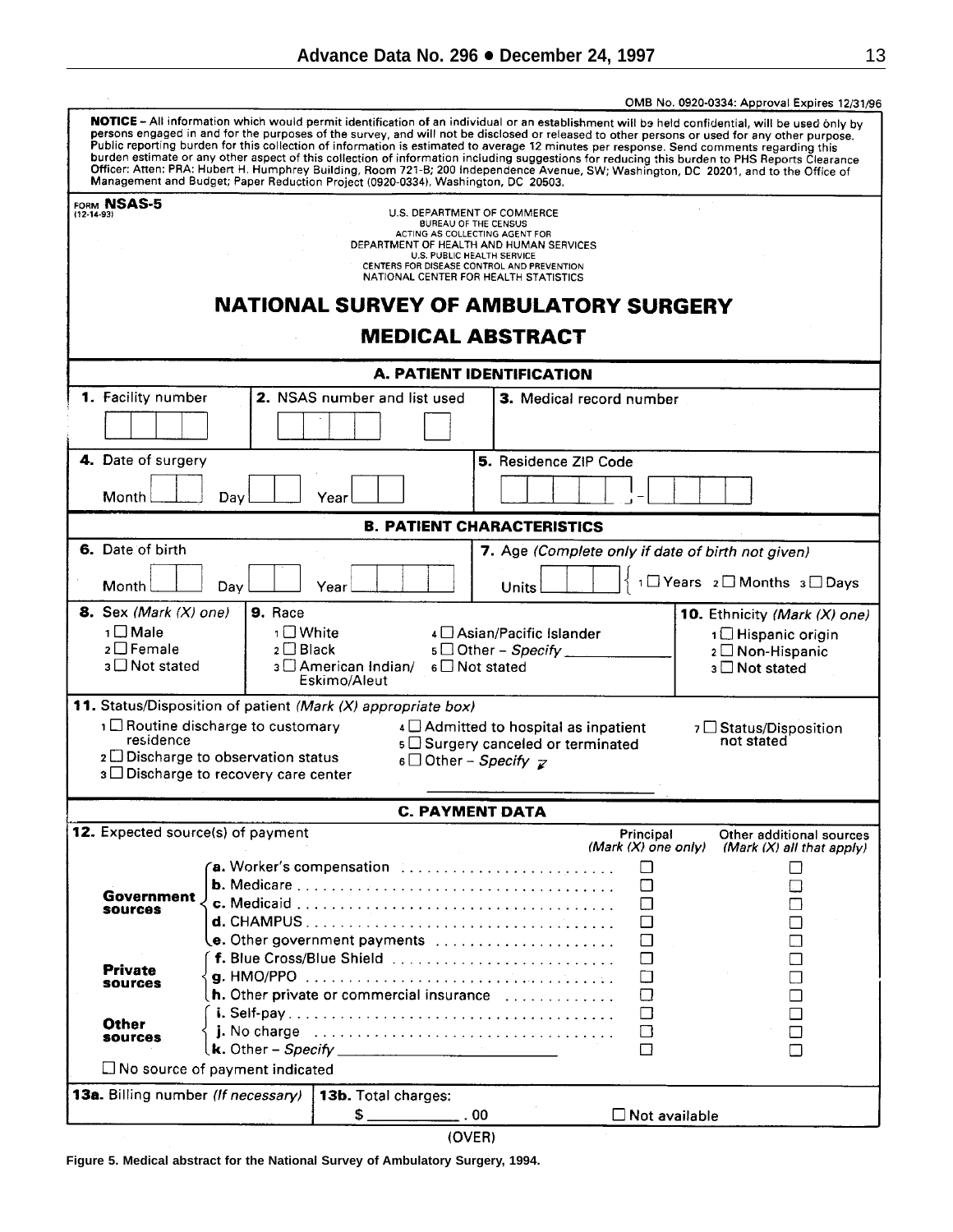|                             |                                                                                                          | <b>D. SURGICAL VISIT DATA</b> |                         |                                                                                                                                                                             |                                     |                         |  |                            |               |
|-----------------------------|----------------------------------------------------------------------------------------------------------|-------------------------------|-------------------------|-----------------------------------------------------------------------------------------------------------------------------------------------------------------------------|-------------------------------------|-------------------------|--|----------------------------|---------------|
| <b>14. Time</b>             |                                                                                                          |                               | <b>Not</b><br>available | 15. Type of anesthesia                                                                                                                                                      |                                     |                         |  |                            |               |
|                             | a. Time in to operating room                                                                             | a.m.<br>p.m.                  | $\Box$                  | (Mark (X) all that apply)<br><b>b.</b> IV sedation $\ldots \ldots \ldots \ldots \ldots \square$                                                                             |                                     |                         |  |                            |               |
|                             | <b>b.</b> Time surgery began                                                                             | a.m.<br>p.m.                  | П                       | d. Regional<br>(1) Epidural $\ldots \ldots \ldots \ldots \ldots \ldots \square$                                                                                             |                                     |                         |  |                            |               |
|                             | c. Time surgery ended                                                                                    | a.m.<br>p.m.                  | П                       | $\cdot$ (2) Spinal $\ldots \ldots \ldots \ldots \ldots \ldots \ldots \ldots \ldots$<br>(3) Retrobulbar block □<br>(4) Peribulbar block $\ldots \ldots \ldots \ldots \ldots$ |                                     |                         |  |                            |               |
|                             | d. Time out of operating room                                                                            | a.m.<br>p.m.                  | П                       | (5) Block $\ldots \ldots \ldots \ldots \ldots \ldots \ldots \ldots \ldots \ldots$                                                                                           |                                     |                         |  |                            |               |
|                             | e. Time in to postoperative care                                                                         | a.m.<br>p.m.                  | П                       |                                                                                                                                                                             |                                     |                         |  |                            |               |
|                             | f. Time out of postoperative care<br><b>16.</b> Anesthesia administered by $-$ (Mark (X) all that apply) | a.m.<br>p.m.                  | П                       |                                                                                                                                                                             |                                     |                         |  |                            |               |
| 1 Anesthesiologist          | 2 CRN/ 'Certified Registered Nurse Anesthetist)                                                          |                               |                         | 3 □ Surgeon/Other physician<br>4 Not stated/Not specified                                                                                                                   |                                     |                         |  |                            |               |
|                             |                                                                                                          |                               | <b>E. MEDICAL DATA</b>  |                                                                                                                                                                             |                                     |                         |  |                            |               |
|                             | 17. Final diagnoses (including E- code diagnoses) - Narrative description                                |                               |                         |                                                                                                                                                                             |                                     |                         |  | Optional-<br>ICD-9-CM Nos. |               |
| Principal                   | 1.                                                                                                       |                               |                         |                                                                                                                                                                             |                                     |                         |  |                            |               |
| Other/<br><b>Additional</b> | 2.                                                                                                       |                               |                         |                                                                                                                                                                             |                                     |                         |  |                            |               |
|                             | З.<br>4.                                                                                                 |                               |                         |                                                                                                                                                                             |                                     |                         |  |                            |               |
|                             | 5.                                                                                                       |                               |                         |                                                                                                                                                                             |                                     |                         |  |                            |               |
|                             | 6.                                                                                                       |                               |                         |                                                                                                                                                                             |                                     |                         |  |                            |               |
|                             | 7.                                                                                                       |                               |                         |                                                                                                                                                                             |                                     |                         |  |                            |               |
|                             | 18. Surgical and diagnostic procedures - Narrative description                                           |                               |                         |                                                                                                                                                                             |                                     | Optional-<br>CPT-4 Nos. |  | Optional-                  | ICD-9-CM Nos. |
| Principal<br>Other/         | 1.                                                                                                       |                               |                         |                                                                                                                                                                             |                                     |                         |  |                            |               |
| Additional                  | 2.<br>З.                                                                                                 |                               |                         |                                                                                                                                                                             |                                     |                         |  |                            |               |
|                             | 4.                                                                                                       |                               |                         |                                                                                                                                                                             |                                     |                         |  |                            |               |
|                             | 5.                                                                                                       |                               |                         |                                                                                                                                                                             |                                     |                         |  |                            |               |
|                             | 6.                                                                                                       |                               |                         |                                                                                                                                                                             |                                     |                         |  |                            |               |
| $\square$ None              |                                                                                                          |                               |                         |                                                                                                                                                                             |                                     |                         |  |                            |               |
| Completed by                |                                                                                                          |                               |                         | Date                                                                                                                                                                        | <b>OFFICE</b><br>USE<br><b>ONLY</b> | FR code                 |  |                            |               |

Page 2

**Figure 5. Medical abstract for the National Survey of Ambulatory Surgery, 1994—Con.**

FORM NSAS-5 (12-14-93) \*U.S.GPO:1994-550-060/80377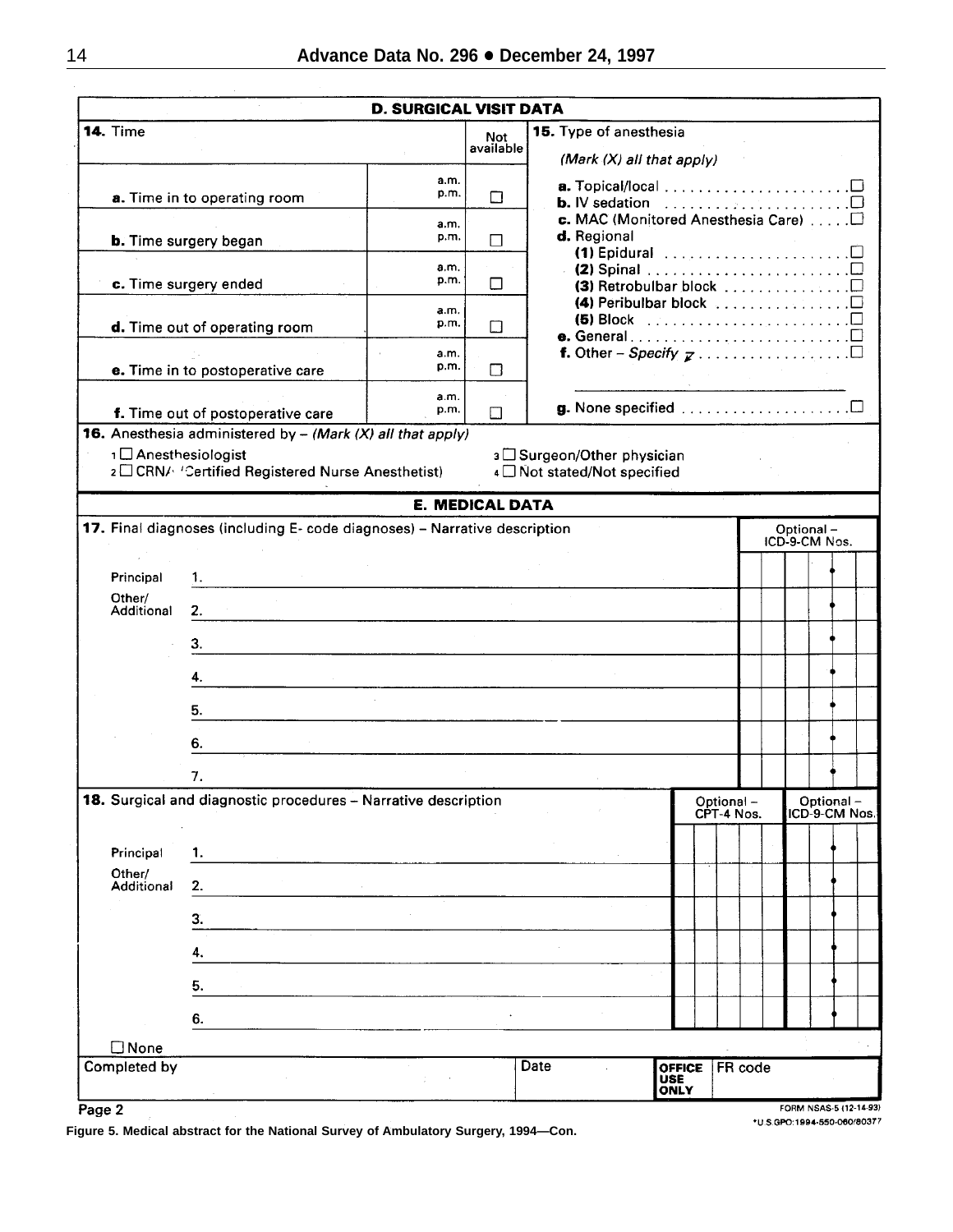no statistically significant difference exists between the estimates being compared. A lack of comment on the difference between any two estimates does not mean that the difference was tested and found not to be significant.

# **References**

- 1. Burke, M. New surgical technologies reshape hospital strategies. Hospitals 66(9):30–36, 38, 40–42. 1992.
- 2. Leader S, Moon M. Medicare trends in ambulatory surgery. Health Affairs Spring: 158–170. 1989.
- 3. Durant G. Ambulatory surgery centers: surviving, thriving into the 1990's. Medical Group Management Journal 36(2): 16–18, 20. 1989.
- 4. SMG Marketing Group, Inc. Outpatient surgery centers exceed 3 million cases. SMG Market Letter 8(6). 1994.
- 5. Graves EJ and Gillum BS. 1995 summary: National Hospital Discharge Survey. Advance data from Vital and Health Statistics; no 291. Hyattsville, Maryland: National Center for Health Statistics. 1997.
- 6. Pokras R, Kozak LJ, McCarthy EH. Ambulatory and Inpatient Procedures in the United States, 1994. National Center for Health Statistics. Vital Health Stat 13 (132), 1997.
- 7. Woodwell DA. National Ambulatory Medical Care Survey: 1995 summary. Advance data from vital and health statistics; no 286. Hyattsville, Maryland: National Center for Health Statistics. 1997.
- 8. McCaig LF. National Hospital Ambulatory Medical Care Survey: 1995 outpatient department summary. Advance data from vital and health statistics; no 284. Hyattsville, Maryland: National Center for Health Statistics. 1997.
- 9. Stussman BJ. National Hospital Ambulatory Medical Care Survey: 1995 emergency department summary. Advance data from vital and health statistics; no 285. Hyattsville, Maryland: National Center for Health Statistics. 1997.
- 10. Kozak LJ, Hall MJ, Pokras R, and Lawrence L. Ambulatory Surgery in the United States, 1994. Advance data from vital and health statistics; no 283. Hyattsville, Maryland: National Center for Health Statistics. 1997.
- 11. SMG Marketing Group, Inc. Hospital Market Database. Chicago:

Healthcare Information Specialists. April 1993.

- 12. SMG Marketing Group, Inc. Freestanding Outpatient Surgery Centers Database. Chicago: Healthcare Information Specialists. 1993.
- 13. Health Care Financing Administration. Provider of Services Public Use File. Baltimore: 1993.
- 14. McLemore T, Lawrence L. Plan and Operation of the National Survey of Ambulatory Surgery. National Center for Health Statistics. Vital Health Stat 1(37). 1997.
- 15. Massey JT, Moore TF, Parsons VL, Tadros W. Design and estimation for the National Health Interview Survey, 1985–94. National Center for Health Statistics. Vital Health Stat 2 (110). 1989.
- 16. Public Health Service and Health Care Financing Administration. International Classification of Diseases, 9th Revision, Clinical Modification. Washington: Public Health Service. 4th ed. 1991.
- 17. Shah BV, Barnwell BG, Bieler GS. SUDAAN User's Manual: Software for Analysis of Correlated Data, Release 6.40. Research Triangle Park, NC: Research Triangle Institute. 1995.